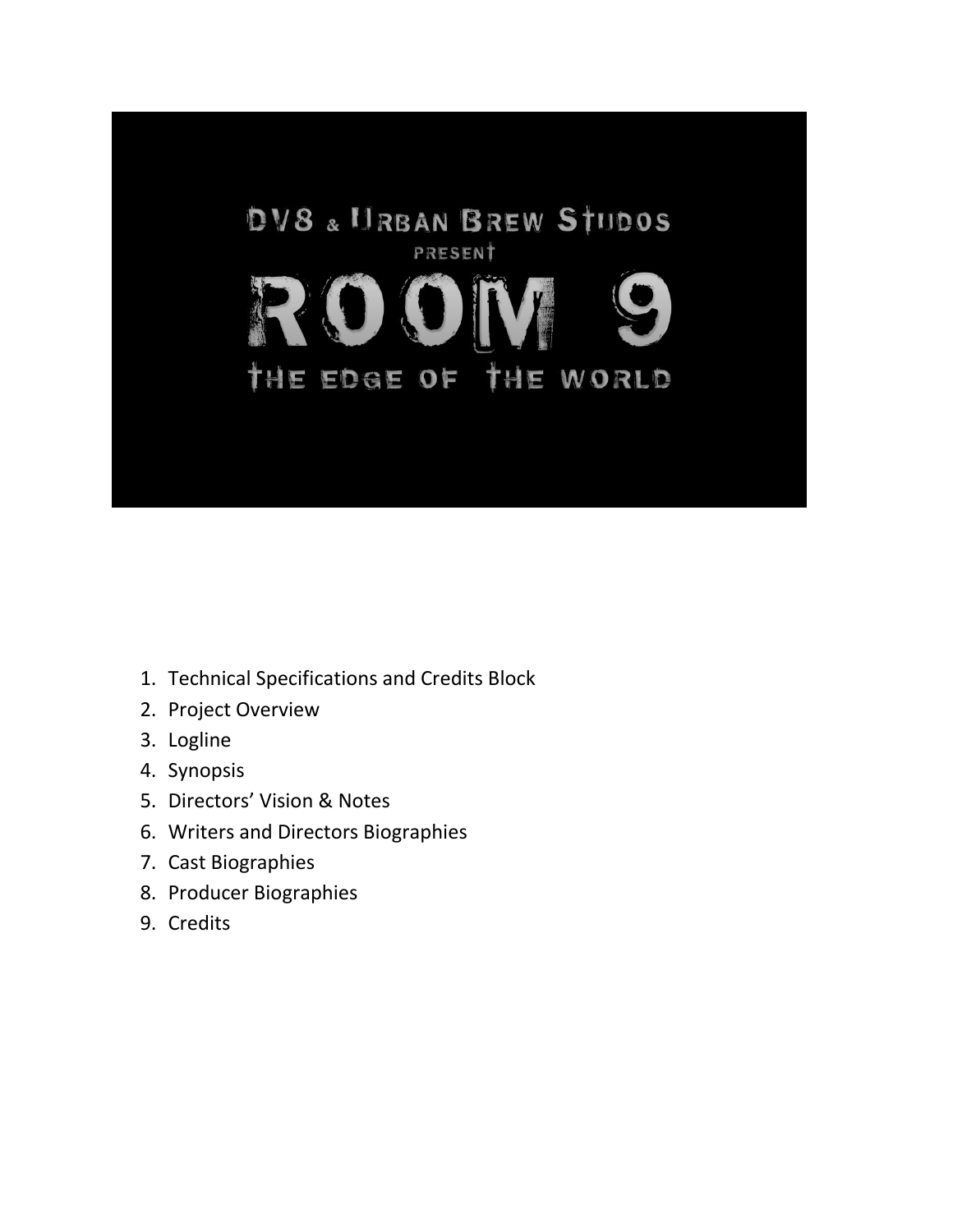## **CONTENT: ROOM 9 – a 13 x 48 min TV series and associated content**

| <b>TV Series Length:</b>                         | 13 episodes x 48 min                                  |
|--------------------------------------------------|-------------------------------------------------------|
| <b>Mobisodes:</b>                                | $13 \times 7 = 91$ mobisodes at 3 min each (273 min)  |
| <b>Series Trailer:</b>                           | $1 \times 2$ min                                      |
| <b>Episode Trailers:</b>                         | 13 x 30 sec                                           |
| EPK:                                             | $1 \times 3$ min $/1 \times 7$ min $/1 \times 12$ min |
| <b>Behind the Scenes:</b>                        | $1 \times 24$ min                                     |
| <b>Cast and Directors Interviews: 10 x 3 min</b> |                                                       |

| <b>Original Language:</b> | Nguni languages (Zulu) & English |
|---------------------------|----------------------------------|
| <b>Subtitle Versions:</b> | English                          |
| <b>Aspect Ratio:</b>      | 16:9                             |
| <b>Delivery Format:</b>   | HD, SP Betacam                   |
| Website:                  | www.room9.co.za                  |

## **World Sales:**

Dv8 Films / Urban Brew Studios

Jeremy Nathan / Danie Ferreira

PO Box 308, Parklands, 2121

Johannesburg, South Africa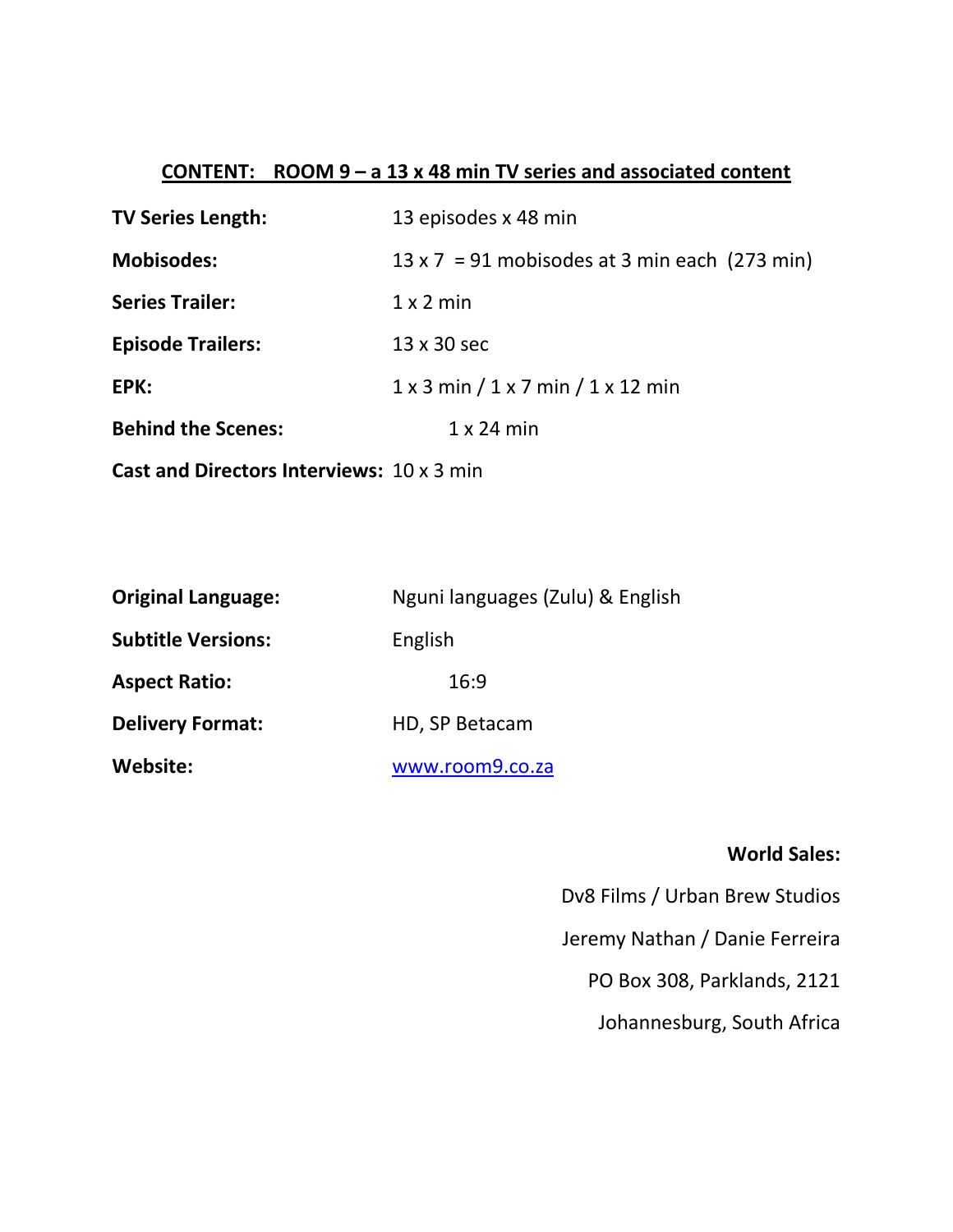Email:

[jeremy@dv8.co.za](mailto:jeremy@dv8.co.za) and [danief@urbanbrew.co.za](mailto:danief@urbanbrew.co.za)

Tel: +27-10-590-1238

Mobile: +27-83-454-8997

Website: [www.dv8.co.za](http://www.dv8.co.za/) and [www.urbanbrewstudios.co.za](http://www.urbanbrewstudios.co.za/)

**Dv8 Films and Urban Brew Studios**

present

**a Home Pictures # 1 Production**

#### **ROOM 9**

**1 st Assistant Director:** Maqubool Mohamed

**Production Designer:** Waldemar Coetsee

**Costume Designer:** Andrew Phiri

**Makeup/ Hair:** Julene Paton

**Director of Photography:** Nic Hofmeyr

**Location Sound Record**: Gita Cerveira

**Original Music Score:** Fabian Sing

### **Editors:**

Jack Esterhuizen, Lindi Goosen, Karien Goosen

& Markus van Schalkwyk

**Sound Editor and Final Mix:** Theuns Du Toit

**Online Editor / Colourist:** Hans Visser

**Lead Casting:** Moonyeenn Lee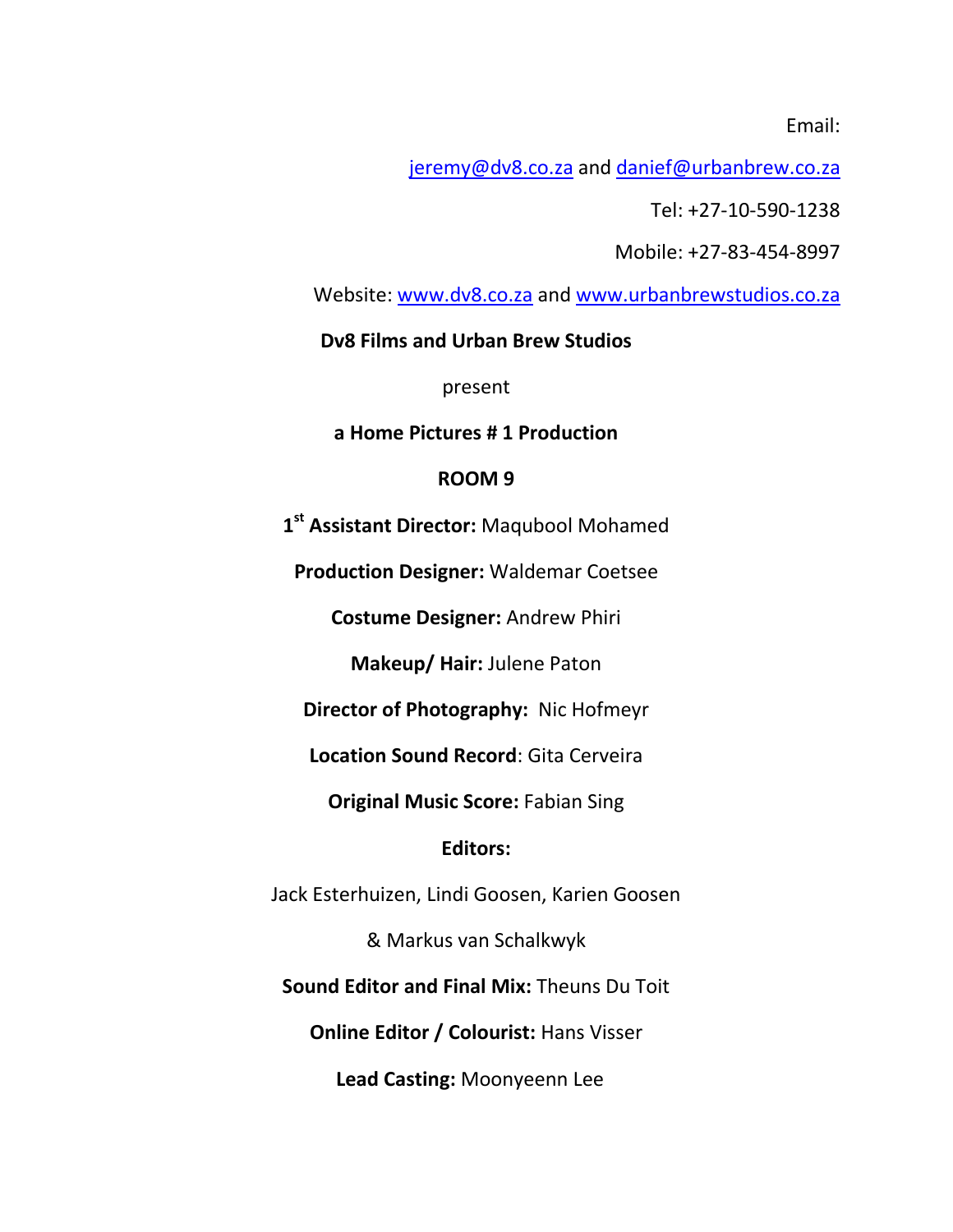# **Line Producer:** Gail Overton

**Created by** Darrel Roodt, Ivan Milborrow and Michael Swan

# **Written by:**

Darrell Roodt, Athos Kyriakides, Zee Ntuli and Thuso Sibisi

# **Produced by:**

Jeremy Nathan, Danie Ferreira, Moroba Nkawe and David Dison

# **Directed by:**

Darrell Roodt, , Athos Kyriakides, Zee Ntuli, Charlie Vundla, Adze Ugah and John Barker

# **Project Overview**

**Room 9** is a 13 part police procedural drama series, set in the world's only Occult Detective Unit.

Primarily for television broadcast, the series, it is surrounded by a variety of content for new media platforms and distribution (Internet, Mobile).

# **Logline**



Welcome to the world of **Room 9**, a 13 part television series set in an alternate Pan-African world, where evil thrives and darkness rules.

Set in a specialized Police Occult Unit, lead by young and ambitious detective Alice Kunene, and seasoned veteren, Gabriel Harkness and their high tech team of detectives, they

hunt down the perpetrators of evil, both in the world of the living and the dead.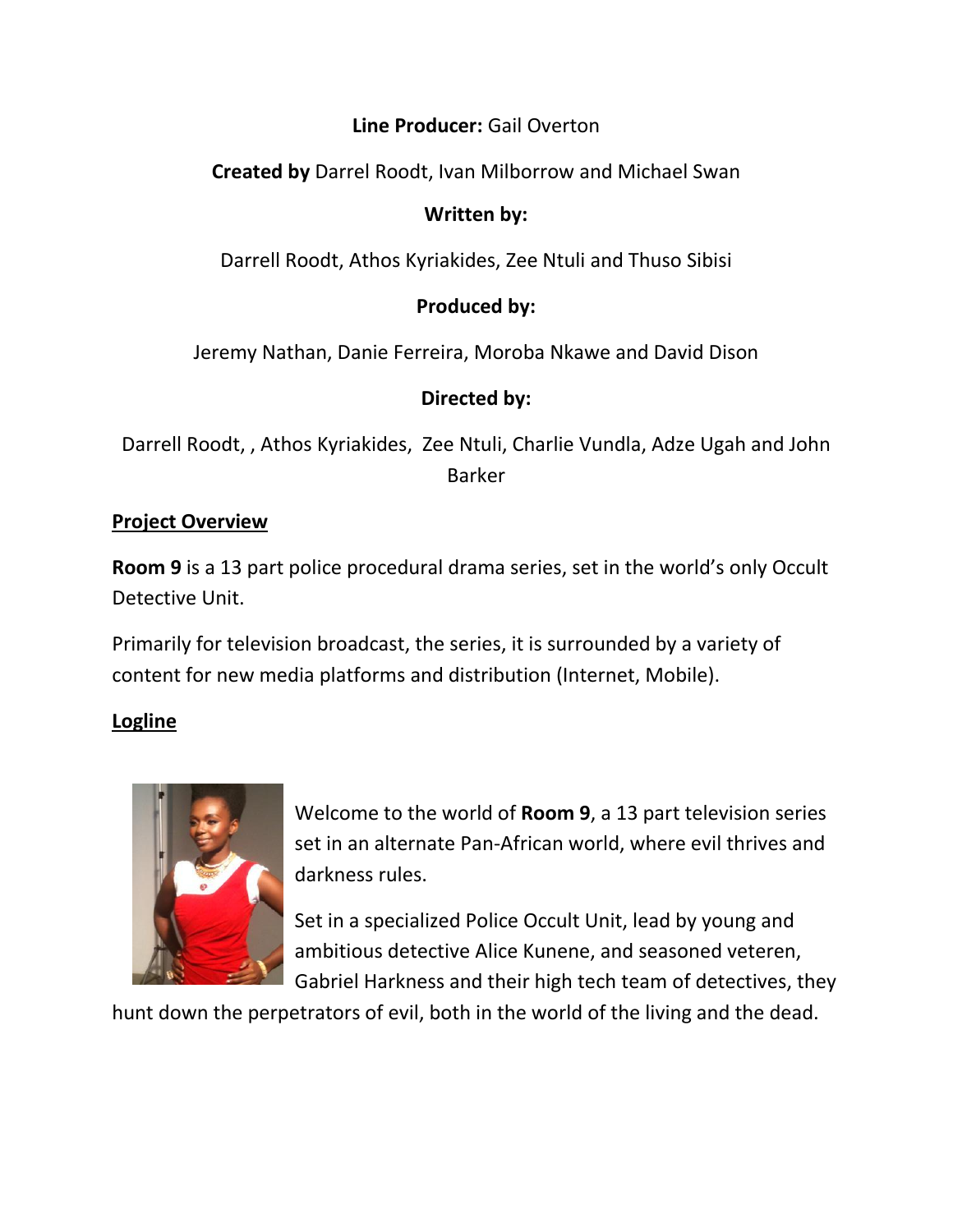## **Series Outline**



In an alternate, parallel world eerily familiar to our own, and in a city that could be Johannesburg or Kampala, Nairobi or Lagos, a war is being waged; a war between light and dark, between good and evil.

This is the New Azania. The provinces as we once knew them in South Africa are no more. Instead this new world is divided into Sectors (\*).

Standing in the way of perpetual darkness is a ragtag team, a special, under-theradar division of the NAPD (the New Azanian Police Department) who deal exclusively with the paranormal, the supernatural, the sacrilegious, the twisted, and the unexplainable.

This division, situated in a cavernous, dingy basement, called Room 9, is perceived as a shadowy unit, a backwater for every bizarre case, past, present, unsolved, and unwanted. Other departments disparagingly refer to this team as "Zombie Cops".



(27) is excited at the prospect of being transferred to this division, because it is her first post as Detective, but she has no real idea what Room 9 is and what cases she will be dealing with.

She is thrown into the deep end on her first case, when a domestic worker is found savaged to death in a Killarney-esque suburb, thought to be the work of the Tokoloshe. She immediately bumps heads with 57-year old Detective "DARKNESS" HARKNESS, the ageing, grizzled, head of Room 9, because she is fundamentally a non-believer of all things supernatural.

Alice is brought in, initially against her will, and indoctrinated in the ways of Room 9, which include working with key members of the unit, including research, 'Siri'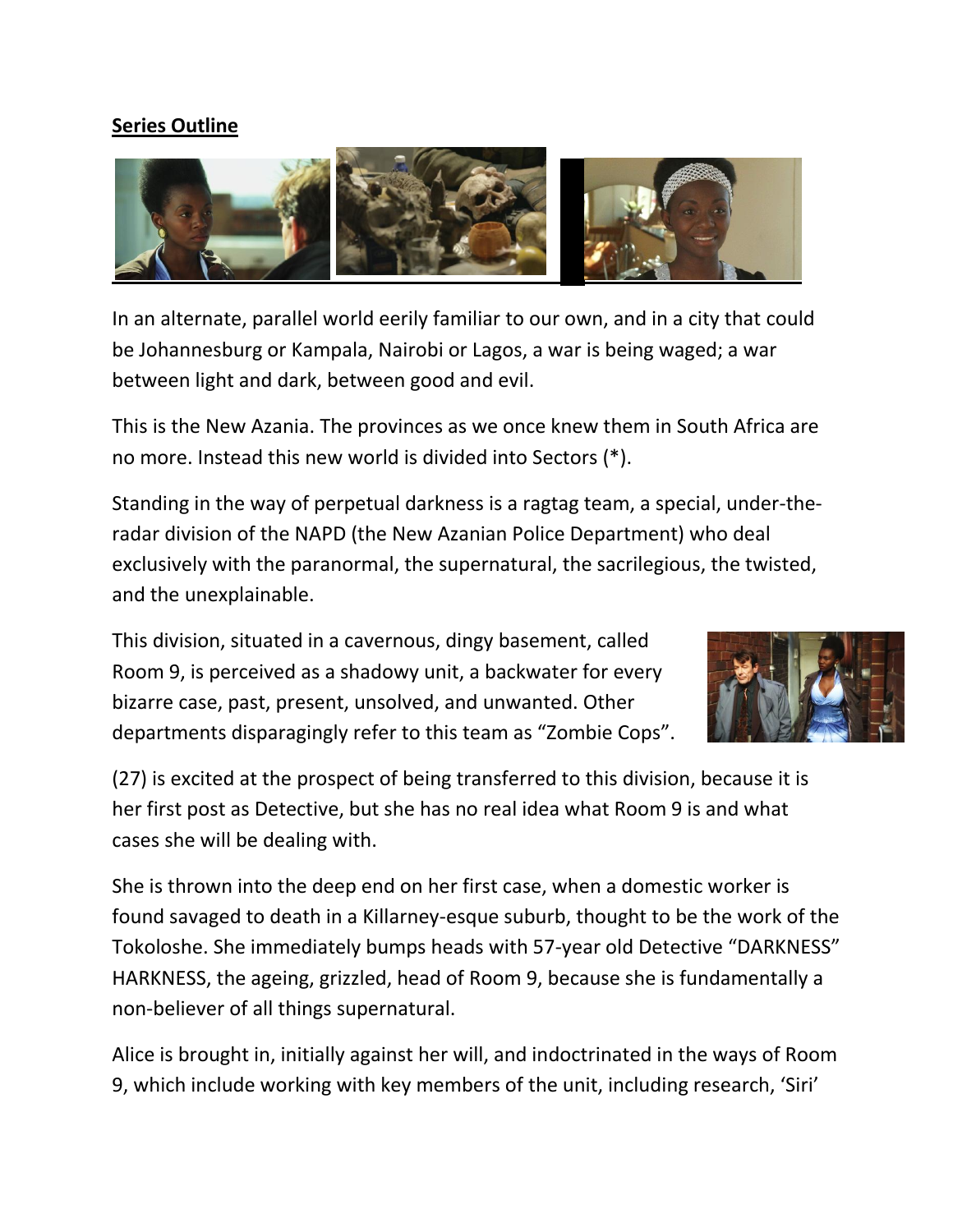using tech guru, RUBY PRINS (27), who despite being blind has preternatural powers of foresight, and Nigerian Voodoo man SOLOMON ONYEGU, an expert in all things paranormal.

Alice, a disciple of science and pragmatism, becomes the audience's way into the story and it is definitively through her point-of-view that we get to discover this new, strange, sinister world in which nothing is as it seems.

Her arc over the series begins as a hard-boiled sceptic, but over the course of 13 episodes, in which she is confronted by all manner of 'otherworldly' powers, is she able to finally embrace her ancestral roots and believe in phenomena science has no explanation for.

Welcome to the playground of the Devil, where Satanic cults, Muti murders, the Tokoloshe, Demons, Poltergeists, Zombies, Werewolves, Aliens, Vampires, and even a Mermaid, are all on the menu.

*(\*) Footnote:* 

*Sector 1 is the old Gauteng.* 

*Sector 2 is the old Limpopo, Mpumalanga, Free State and the North West.*

*Sector 3 is parts of the old Northern Cape and Lesotho.* 

*Sector 4 is areas in the old Eastern and Western Cape.* 

*Sector 5 is the old Swaziland and places like Kwazulu Natal's old Harrismith, Pietermaritzburg etc.* 

*Sector 6 is all of South Africa's old coastal towns.*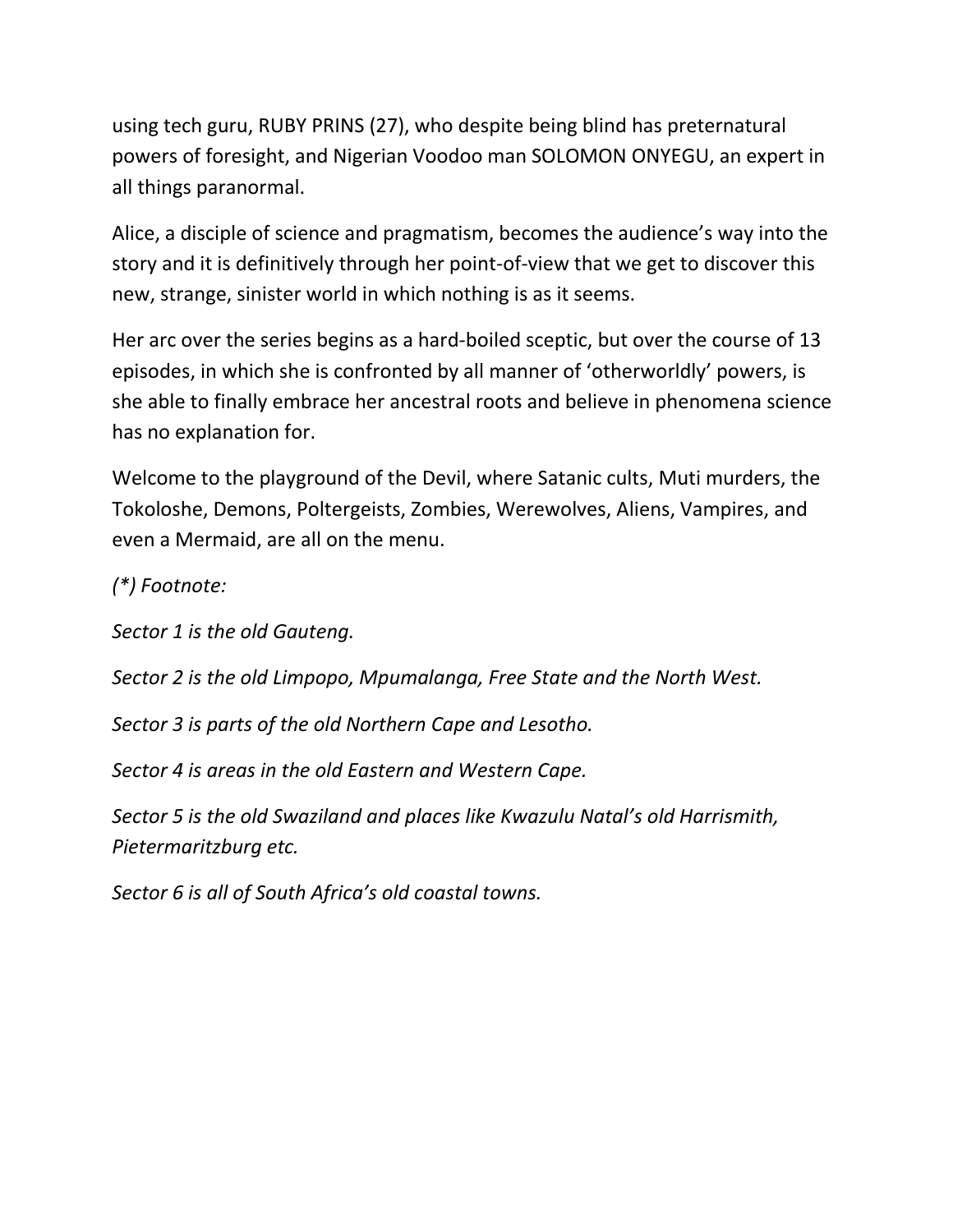## **DIRECTORS NOTES**

## **Darrell Roodt**

"ROOM 9 is a great universe for a director to work in. Because it's set slightly in the future, you are not weighed down with contemporary issues. It frees your mind, so to speak, allows your imagination to run wild! This includes every aspect of the filming, from the casting to the choice of camera angles and music.

When one watches all the exciting television shows being created, like WALKING DEAD or THE KILLING for example, this is, hopefully, our very own contribution to this format of telling great stories on television. I'm hesitant to use words like "groundbreaking" but, if we succeed with our vision, I think local audiences are going to really enjoy this and clamour for more! I hope it's as much fun watching, as it is making the show!" - Darrell Roodt

## **Charlie Vundla**

*Room 9* is a character driven, police procedural series set in a dark, dangerous, sexy and bizarre alternate universe version of Johannesburg. This is a world that has been made to pay for humankind's hubris as climate change and our carbon footprint have had a devastating effect on our way of life.

This is a world where the supernatural is an everyday occurrence and a constant and fierce battle rages just outside the public's gaze to keep the darkness from overwhelming the entire city and possibly New Azania as a whole.

The only thing preventing certain catastrophe is the members of the New Azania Police Department Occult Division. They are led by extraordinary people, with extraordinary abilities who are also extraordinarily human. While they succeed in the face of the most insurmountable odds in the field, they still struggle like the rest of us to convince our sons, daughters, husbands or wives that they have the ability to do their job on the home front as well. The combination of the supernatural and the very human is something audiences should find riveting and out of this world while still being very relatable.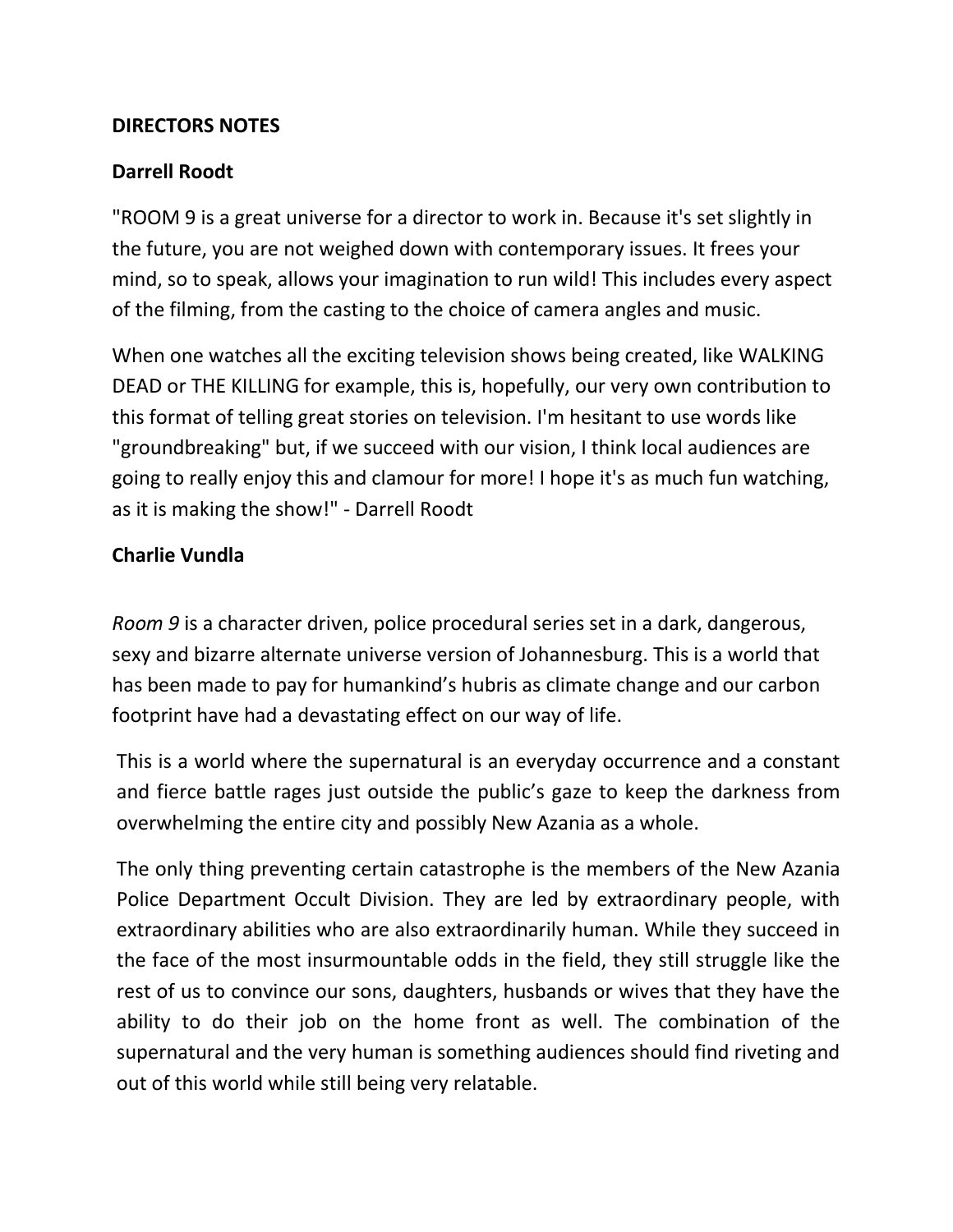# **Athos Kyriakides**

When I think of **Room 9** as a series and concept I find myself immediately invoking the great genre films of the 80's, like John Carpenter's *Escape from New York, Big Trouble in Little China* and *Assault on Precinct 13*, aligned with the dystopian, parallel world television shows that are being made now, like *True Blood, The Walking Dead* and *Misfits.* The world of the story ties in with these influences, because it is a post-apocalyptic depiction of a new Africa not that far removed from the one we live in.

The look and feel of the series is ironically enough a throwback to the 80's, a retro-futuristic design with cyber-punk undertones that is both visually striking and wholly original and innovative.

Certainly, there has never been a locally produced show in South Africa that has been as bold and audacious with its genre influences as *Room 9* hopes to be**.**  Although the world may be removed from our own, each story in the series deal with society's deepest, darkest fears made real ; whether that's an age old legend that has been passed down from generation to generation, like the Tokolosh, or a new hybrid myth like an alien Praying Mantis femme fatale.

## **Zee Ntuli**

"The unique and quirky world of *Room 9* is a refreshing environment to be telling a story within. Stylistically, *Room 9* is bold and uninhibited; this makes it both a challenge and a pleasure to work on. Exploring the details of the unique and often peculiar world of the story allows for one to add layers and texture to the central storyline.

The subject matter of the series is edgy, delving deep into our fears, dreams and identity as a society, all the while keeping a clear focus on thrilling and entertaining content. The diverse range of narrative influences (and even casting at that) is fascinating, *Room 9's* scope does not stop at our South African borders: Pan-African characters, superstitions and mythology from different corners of the earth, not to forget our own homegrown demons, all set in an off-kilter universe which is clearly not our own, yet oh so familiar.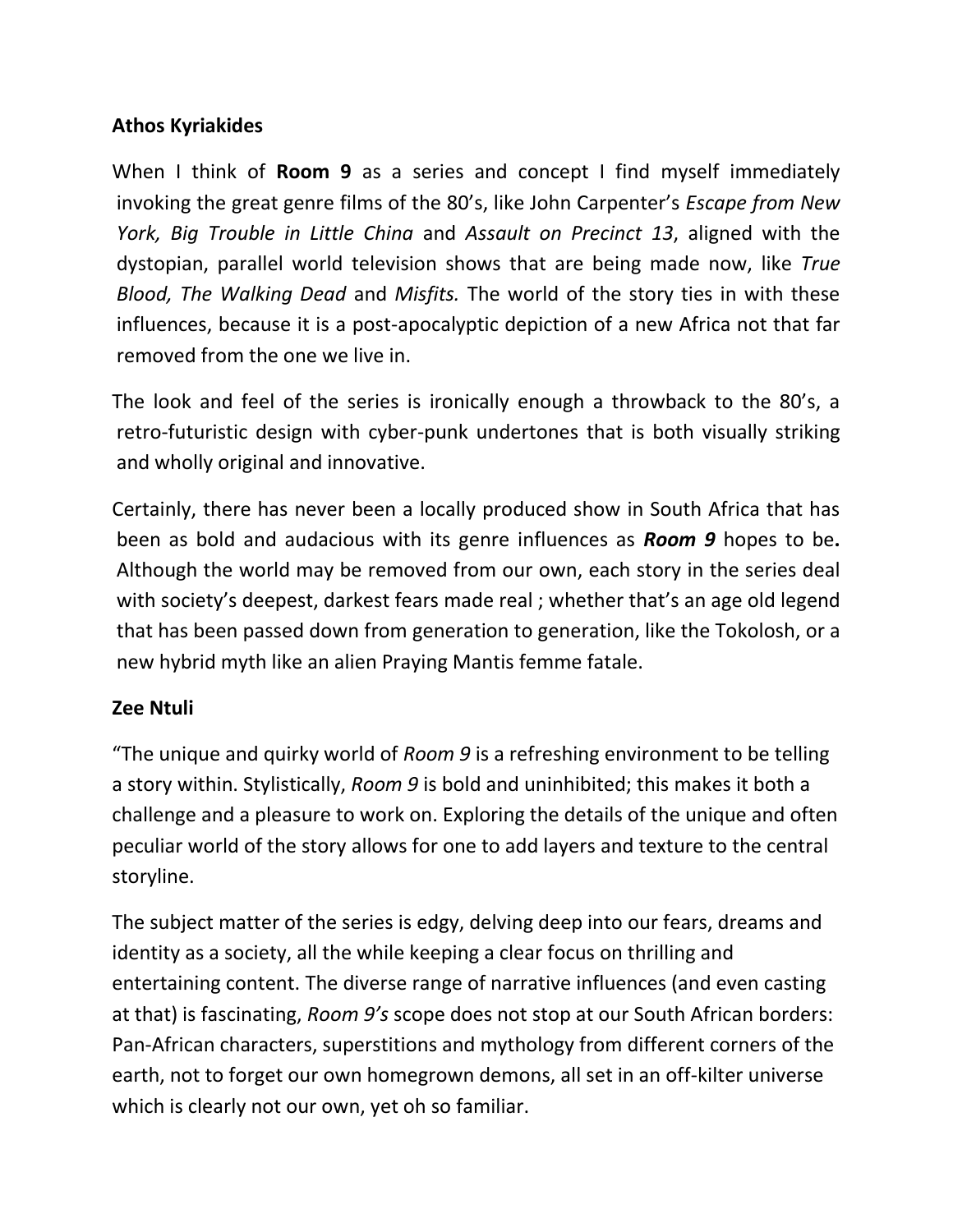It's a world filled with mystery and spectacle, grounded by authentic and interesting characters. This series feels long overdue in South Africa, it will be very exciting to see how our audience responds."

## **BIOGRAPHIES**

## **WRITER / DIRECTOR: DATE: DATE: DATE: DATE: DATE: DATE: DATE: DATE: DATE: DATE: DATE: DATE: DATE: DATE: DATE: DATE: DATE: DATE: DATE: DATE: DATE: DATE: DATE: DATE: DATE:**

South African film director Darrell Roodt made an international name for himself with the debut feature *A Place of Weeping* (1986), a passionate condemnation of apartheid that the New York Times hailed as "... remarkable and groundbreaking". He



gained further acclaim for *The Stick* (1988) another look at the anti-apartheid struggle. In 1990, he made his first film with American backing, *Jobman* (1990) which opened The London Film Festival .

One of Roodt's best known films is his adaptation of the anti-apartheid stage musical *Sarafina!*(1992), starring Whoopi Goldberg . Darrell Roodt was nominated for an Oscar, for his film *Yesterday* in 2004. It was acclaimed by Time magazine as "one of the best films of the year."

He has made over twenty features working with Oscar nominated actors such as James Earl Jones, Richard Harris, and Melissa Leo. He has also worked successfully with Oscar nominated composers such as John Barry and Phillip Glass. He has won numerous awards at various festivals throughout the world including a Humanitarian Award at the Venice Film Festival in 2004, as well as the Prime Minister's prize at the Taormina Film Festival in Italy for his outstanding contribution to English language cinema alongside Peter Weir and Stephen Frears.

His most recent film is a big budget biopic of Winnie Mandela starring the Oscar winner Jennifer Hudson and the Oscar nominated Terrence Howard as Winnie and Nelson Mandela. It is due for a fall release in the United States.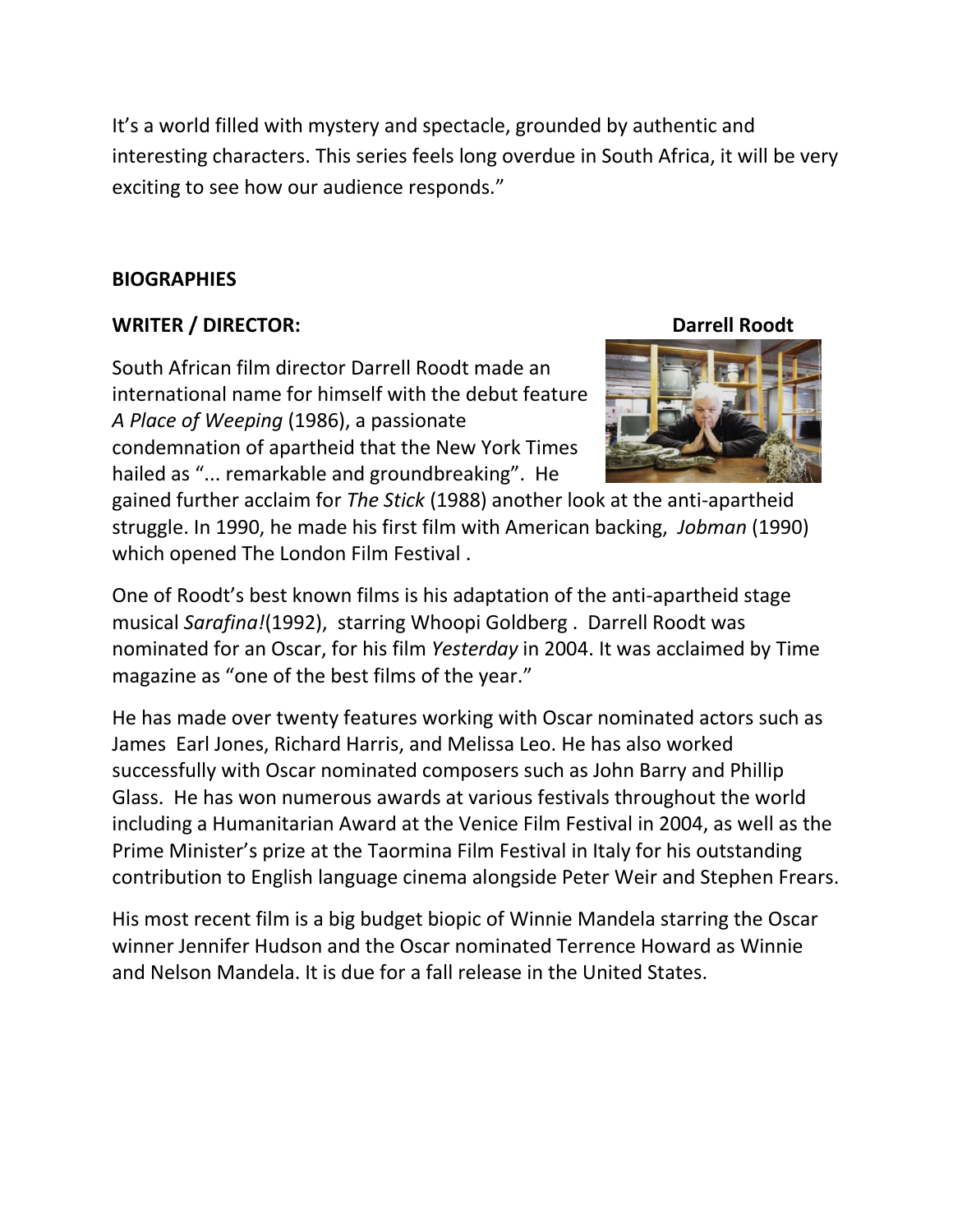# SCRIPT EDITOR / WRITER / DIRECTOR: Athos Kyriakides

Athos Kyriakides has been working in the film and television industry in Los Angeles, London and South Africa, as a Writer, Director and Script Editor for the last 13 years. He began his career in Los Angeles with US company October Films working in Development and Acquisitions. During his time there he worked on a range of acclaimed international films, including *Being John Malkovich, Topsy Turvy, The Idiots, The Apostle*.

He moved to London and for several years worked as a Story-Editor/Script Consultant for the British Film Council, Film Four, BBC Drama, Momentum Pictures and Paramount.

Returning to South Africa, he was appointed Head of Development at Dv8 Films and oversaw the development and publicity of several feature films (including *Max & Mona, The Flyer* and *Forgiveness*).

He has written more than 150 episodes of e-tv's soap drama *Scandal,* and has worked as a Writer and Script Editor on the acclaimed SABC educational drama *Tsha Tsha*. Most recently he was Head Writer and Director on the well received crime drama series *Mshika-shika* for M-NET's Mzansi Magic.

## **WRITER /DIRECTOR: Zwelesizwe Ntuli**

Zee Ntuli has a BA in motion picture from The School of Motion Picture Medium and Live Performance, where his area of focus was writing and directing. He completed his fourth year honours degree in 2010. Zee had an extremely successful university career, his films winning the school's award for best film all four years consecutively.

His films have screened at the Durban International Film Festival; Coal Stove*;*  CinemAfrica Film Festival, Stockholm, Sweden; Internationales Studentenfilmfestival Sehsüchte and the Afrykamera Film Festival. Zee's third year graduation production, *In Return (Emasisweni)* was nominated as the South African

candidate for the Student Oscars in the honorary foreign film category in 2010, as



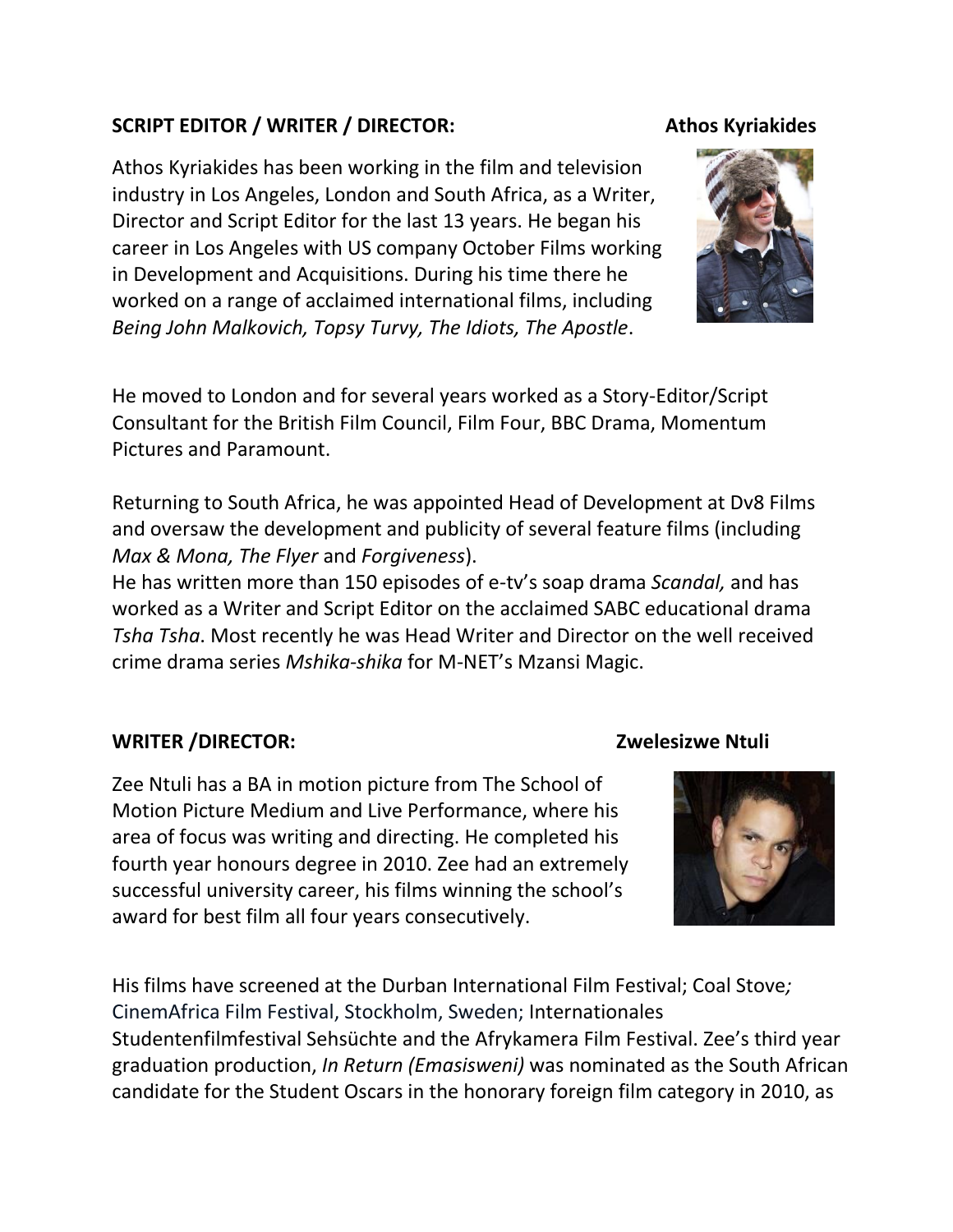well as for a SAFTA in the best short film category. *In Return* has screened a number of times on M-net Movies.

His 24 minute short film, *Bomlambo (Those Of The Water)*, is nominated for best short film at the 2012 SAFTA's, it won the award for best fantasy film at the New York International Film Festival, Zee directed a 40sec advert entitled *Grandfather*  for Ster-Kinekor's *Vision Mission* initiative. This advert screened at Ster-Kinekor cinema's during 2011.

Zee has also directed music videos for the bands *Crash Car Burn,* and *Wrestlerish*. Zee has worked as a script consultant on *Soul Buddyz*, *Series 5,* and had written on *Soul City Series 11*.

Zee has working with Dv8 films, writing and directing several episodes of *Mshikashika* a crime drama series. Zee is currently co-writing a feature film produced by Helena Spring and Junaid Ahmed, working title: *Hard To Get,* which he will direct.

## **DIRECTOR: Charlie Vundla**

 Born in New York United States of America Charlie Vundla is a South African Movie Director. He started his career as a soccer reporter. Vundla is a native New Yorker. He moved to Johannesburg as a child, and then returned to America to complete his tertiary education, where he studied MFA candidate in Film Production – University of Southern California



 He directed the award-winning movie 'How 2 Steal 2 Million', which was released in 2011 and won him Best Director, Best Film and Best Editing at the Africa Movie Awards (AMAA's)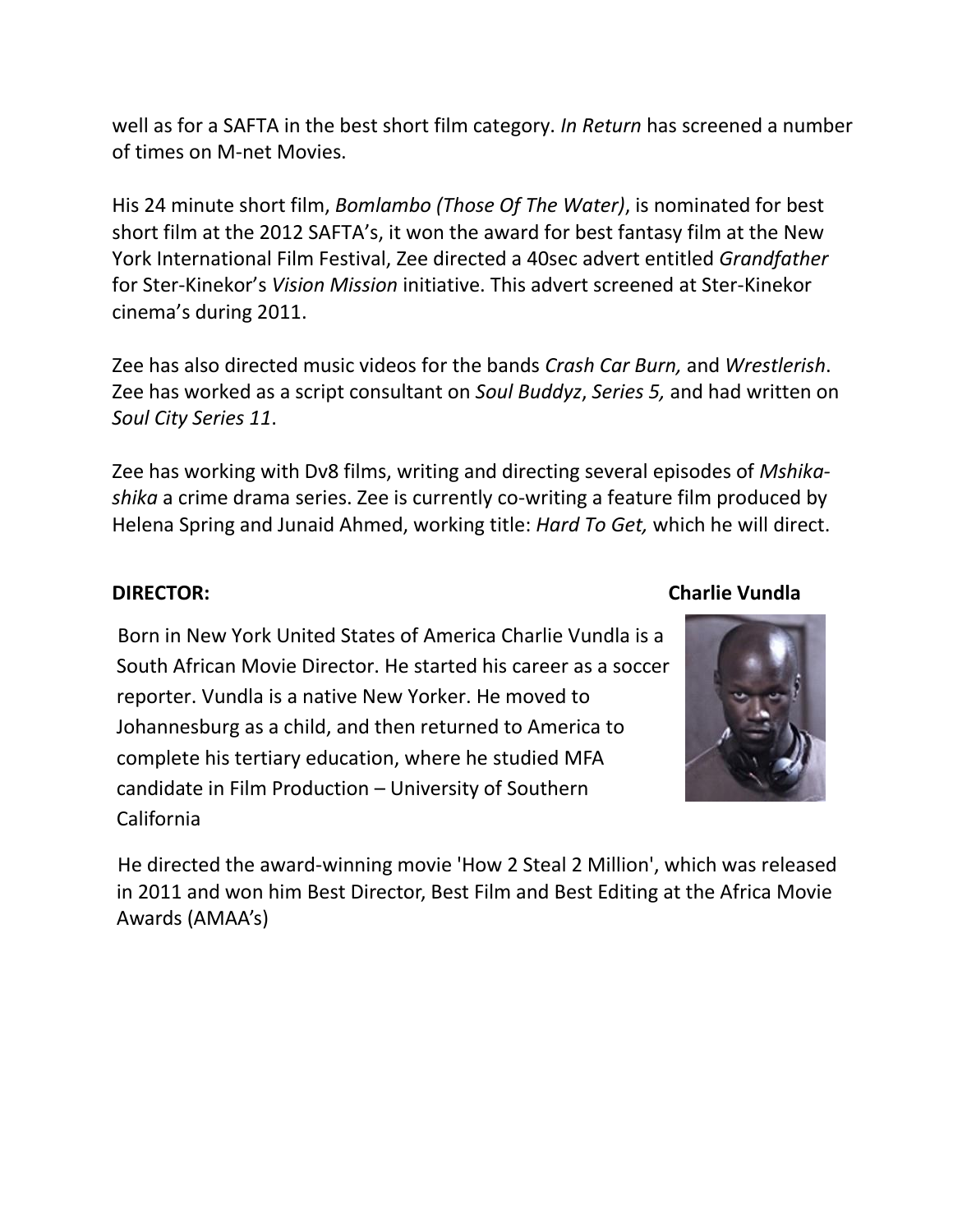## **DIRECTOR:** Adze Ugah

Adze Ugah is a film and television director, whose career began at the National Film Institute, Jos, Nigeria. After which he acquired a motion picture honours degree in scripting and directing at the South African School of Film and Drama (AFDA).

His work experiences include serving as 2<sup>nd</sup> assistant director on acclaimed SABC television drama series such as *Home* 

Affairs, *Heart lines* and as 1<sup>st</sup> assistant director on other shows such as *City Sesla*.

He has featured as one of several directors on other South African television drama series such as *Society II*, *Zone 14, Tshisa II, Skwizas* and the acclaimed pan African TV series *Jacob's Cross,* which he also co-created.

His 2008 documentary, *The Burning Man* has traveled the globe extensively and garnered several awards in South Africa and beyond.

His first feature film *Gog'Helen* is due for theatrical in South Africa and he is currently involved in various stages of production of other film and television projects.

## **DIRECTOR: John Barker**

John Barker has contributed a lot to the South African Television and Film industry , some of his work include: *BLU CHEEZ* mockumentary, *KWAITO GENERALS* music documentar **y,** *PURE MONATE SHOW* sketch comedy, *BUNNY CHOW* feature, *MUGG AND BEAN* commercial, *NANDO'S* commercial. *THE UMBRELLA MEN* (writer) script selected for the L'Atelier - Cannes Film festival, *JACK NIMBLE* short

His awards- Best director, best film, best ensemble in SA, France and Spain.

film/pilot for feature, *31 MILLION REASONS* feature film and *LOLLY JACKSON When fantasy becomes reality* feature film.





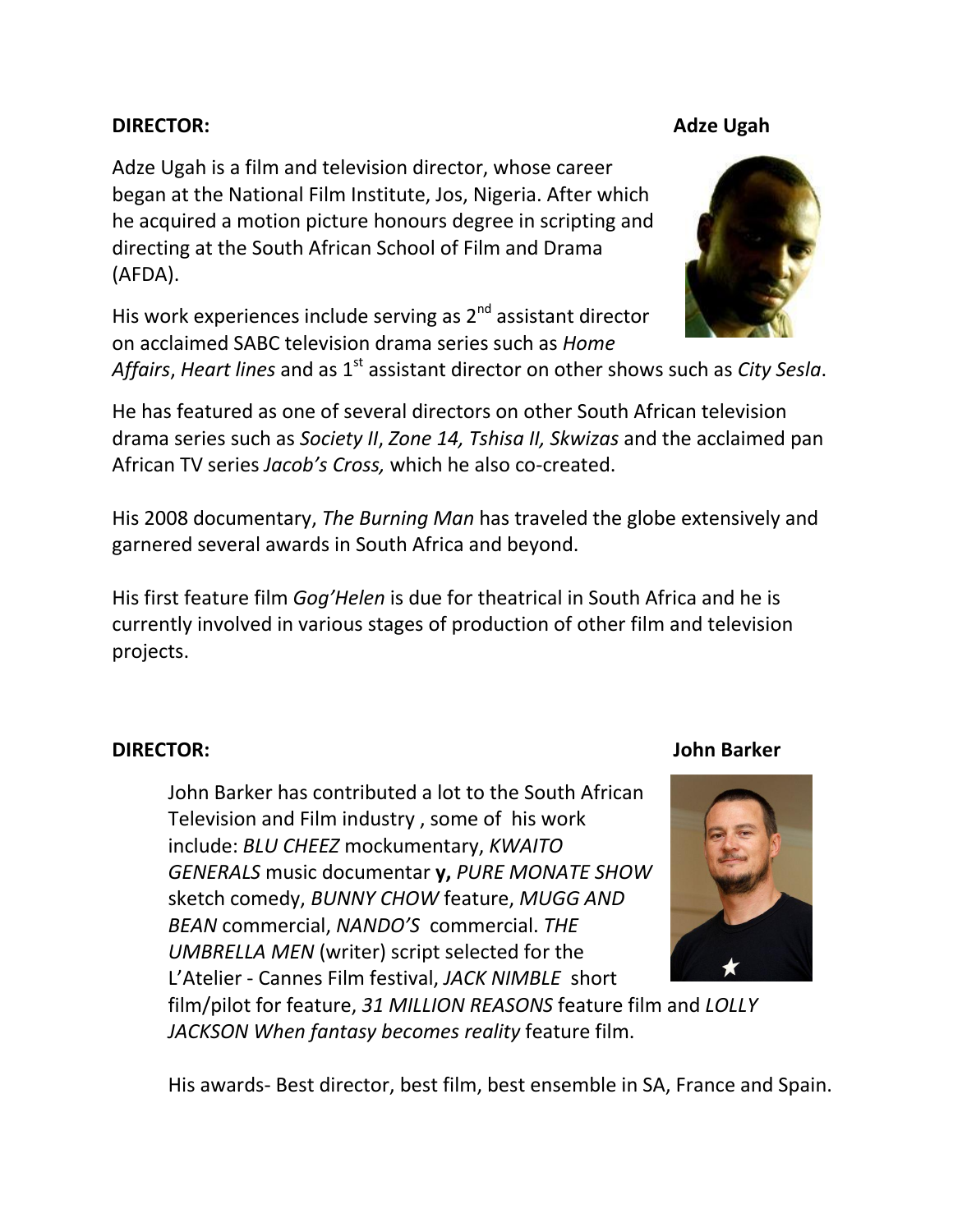# Thuso Sibisi completed his BA in Motion Picture Medium in 2009 while attending AFDA film school in Johannesburg. Thuso's graduation film, Fulltime received special mention at the annual AFDA student film awards in 2009. His 3rd year experimental film, *Chiskop* was selected to be aired on Mzansi Magic in 2010. Later in

**WRITER: Thuso Terence Sibisi** 

2010, he served as First Assistant Director on the set of *Bomlambo (Those of The Water)*, awarded Best Fantasy Short at the 2011 New York Film Festival.

Thuso co-directed and edited a 5 part documentary series entitled *Blood, Sweat and Tears* in 2011. He has started 2012 by writing four episodes for a new hit crime drama series *Mshika Shika* under production company, Dv8 Films. Thuso is currently co-writing his début feature *Hard to Get* with Writer/Director Zee Ntuli, set to be produced by Fineline Productions.

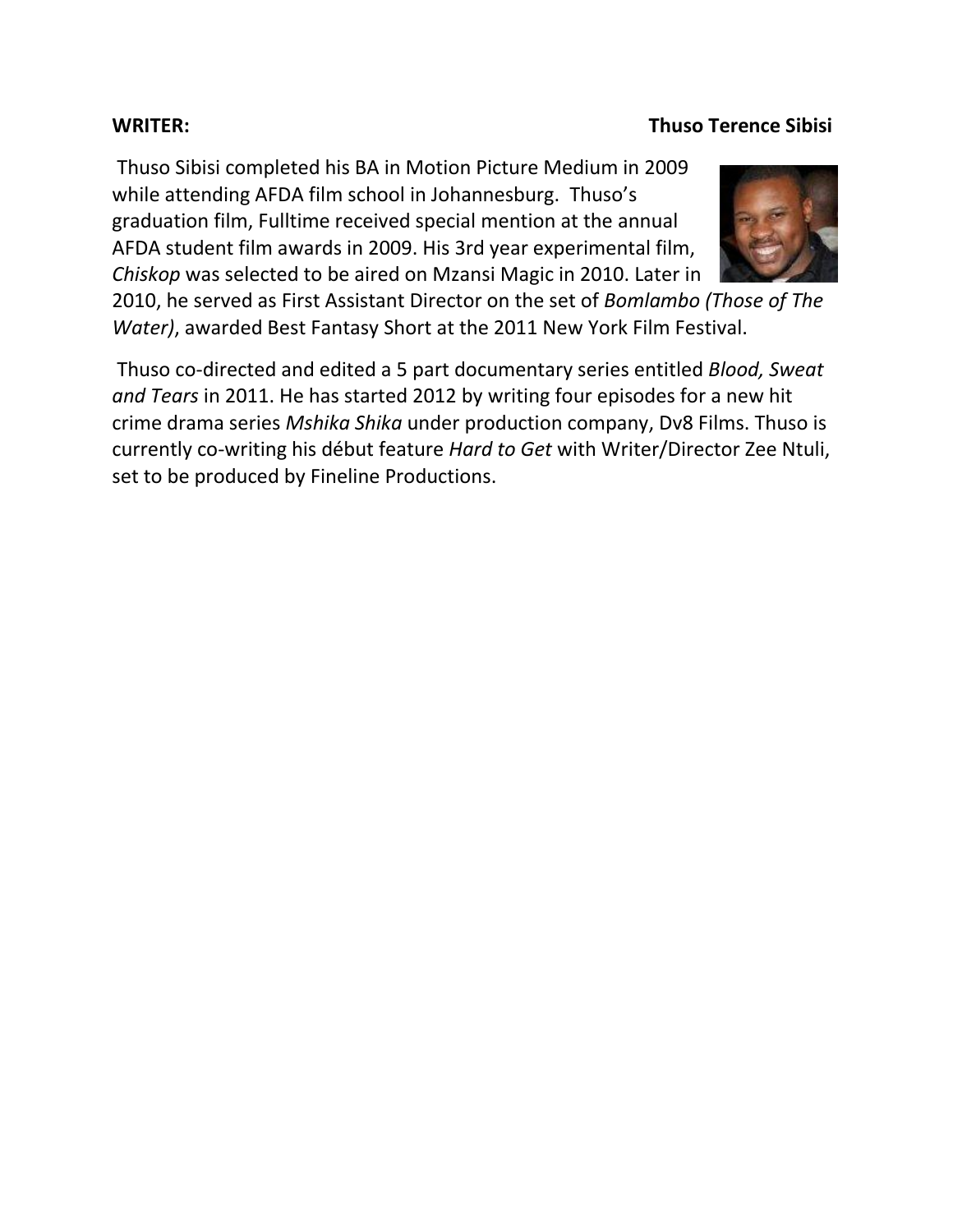## **CAST BIOGRAPHIES**

## **Zethu Dlomo (Alice Kunene)**



Zethu studied the arts at Wits University where she got a BA Degree in Drama. She is a very enthusiastic, passionate and adventures performer. She has done a couple of Television and Film productions such as Fanie Fourie's Lobola, "The Conman", and No. 1 Ladies Detective Agency

## **David Butler (Gabriel Harkness)**



David is a well-rounded actor with years of great experience and has done some outstading work in a lot of films. He has been nominated for FNB Regional Vita Award for Bloemfontein Best Production and Best Lead Actor for "A Touch of Madness"Best Production "Shadowlands"omination Best Actor Artes Award "More is 'n Lang dag"Nomination Best Actor "Amadeus". Some of

his work include, Winnie, How to steal 2Million**,** Song for 3 Women, Merchant of Death, Wild at Heart**,** The Devil's Whore

## **Anthony Oseyemi (Solomon Onyegu)**



Anthony has a deep love for his craft which makes him a remarkable perfomer. He studied the arts in 1995/A-Level Performing Arts/Deptford Green School1995/A-Level Theatre Arts/Deptford Green School**,** 1999/BA (Hons) Performing Arts/University of North London. Some of his work includes: *The Philanthropist*, Hotel Manager, *Spoon*, *The [Flood](http://www.imdb.com/title/tt0790665/)* , The Runaway,

Official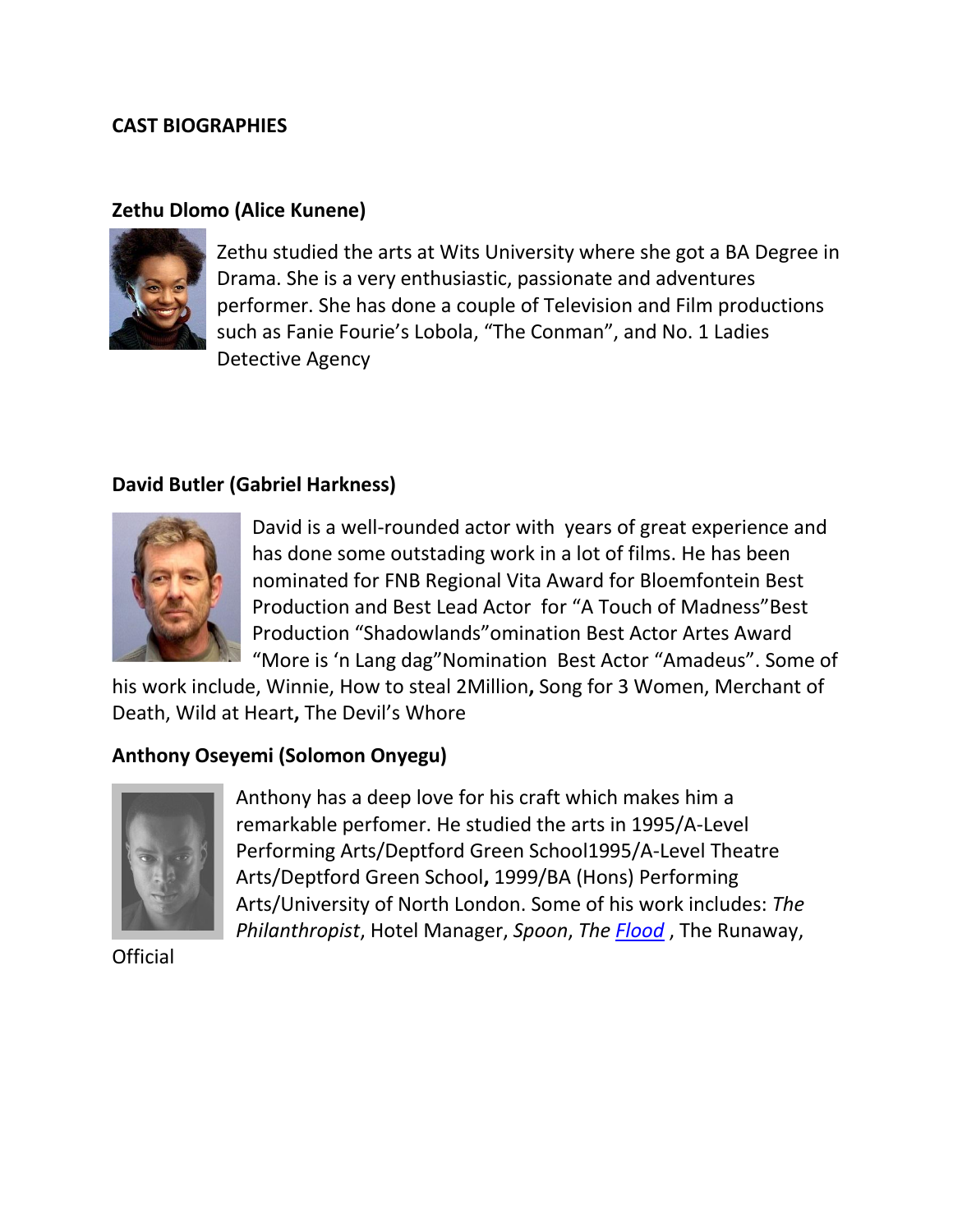## **Angela Ludek (Ruby Prins)**



Angela is one of those actors which possess that one little rare element called the x factor, she's a brilliant performer and always finds herself in all roles presented to her. Some of her work include SOKHULU AND PARTNERS 2 played support role of Judge Elsabeth for SABC1. MINDSET LEARN TV played lead presenter for "IT troubleshooting and Social and Ethical

# **Elne Pretorius (Kathrine Harkness)**



Elne is a young actress and very new in the world of film, but she has talent that packs a punch and also has the opportunity to work on a few productions such as LIEN SE LANKSTAANSKOENE (Feature Film) and HARTLAND. Her talent puts her way above her peers because she understands it and works on her craft on a daily.

# **Yonda Thomas (Monde Kunene)**



Yonda is a young aspirant actor who made it on the top 5 of class act proving his skills and talent as a performer. Some of the work he has done include, The Fallen, Muvhang, Class Act, The Wizard of Oz, The Happy.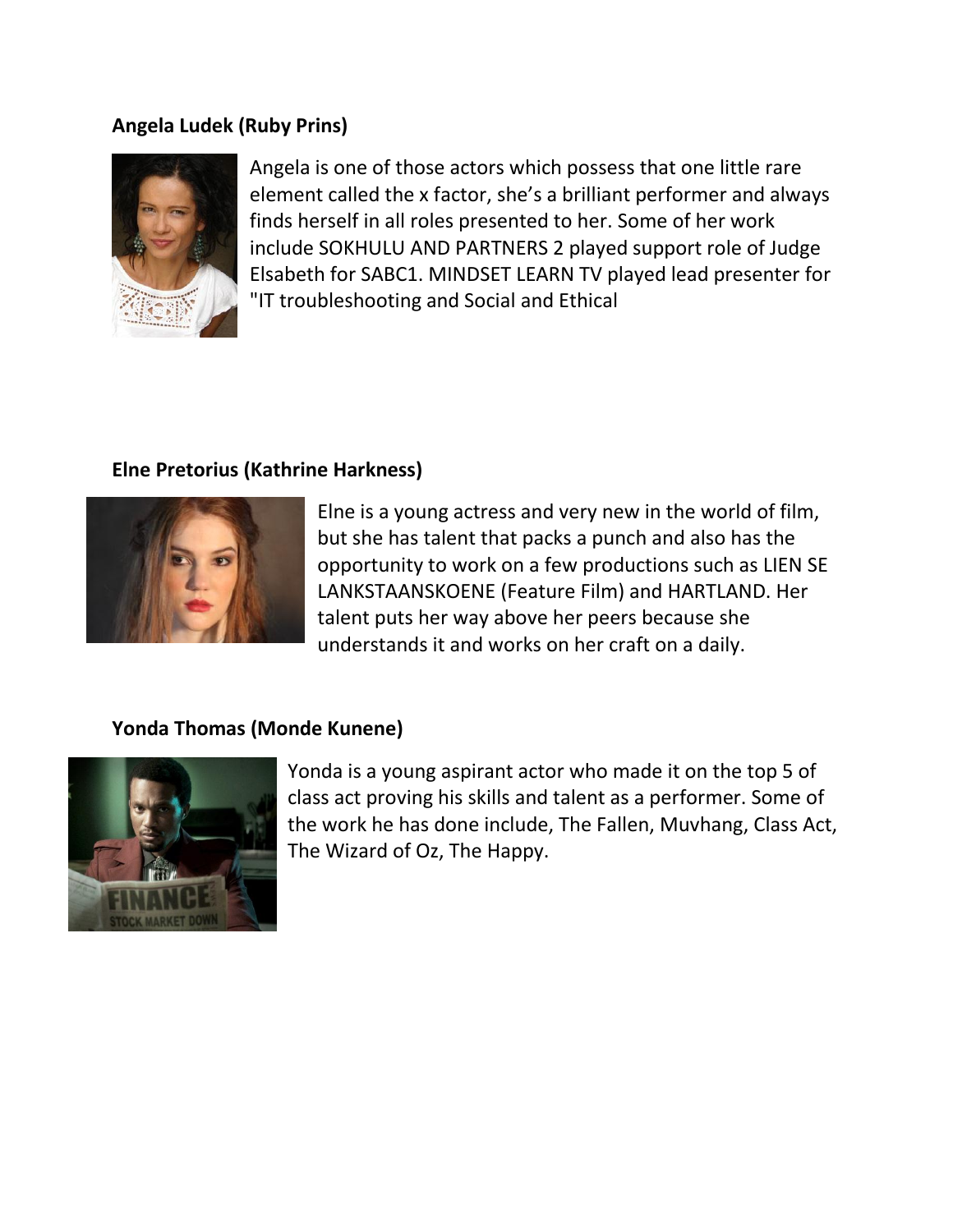## **PRODUCERS**

## **Jeremy Nathan**

Jeremy Nathan has been involved in the South African film and television industries for over twenty years. He has produced numerous features, television dramas, documentaries and short films, has lectured in many local institutions, and written widely about the industry.

## **Moroba Nkawe**

Moroba cut her teeth as a line producer at Dv8 Films where she was involved in films such as *Shirley Adams* (directed by Oliver Hermanus), *Izulu Lami* (directed by Madoda Ncayiyana) and *Zimbabwe* (directed by Darrell Roodt). Moroba coproduced *State of Violence* (directed by Khalo Matabane) with Dv8 Films. She later moved on to line produce *Sleeper's Wake* with Bioskope Filmworks (directed by Barry Berk), and *Layla Fourie* (directed by Pia Marais), a German-South African co-production. Moroba has produced commercials and music videos across the African continent and holds a Bachelor of Commerce in Economics from the University of Cape Town.

## **David Dison**

David is best known as a specialist defamation, media lawyer and executive producer. A founder of the *Mail & Guardian*, he fought numerous anti-censorship cases. Throughout the eighties he represented hundreds of detainees and trialists, most prominently in the Delmas Treason trial. He co-wrote the leading manual for journalists operating under the censorship imposed by the Apartheid state.

He was part of the team at Codesa that set up the new media legal system for broadcasting in post-Apartheid SA. He was the founder and deputy chairperson of African Media Entertainment, a media holding company listed on the JSE. He is the author of numerous papers and articles on media and civil rights law. He holds the position of executive producer at Dv8 Films specializing in financial structuring and equity raising for Dv8's slate of projects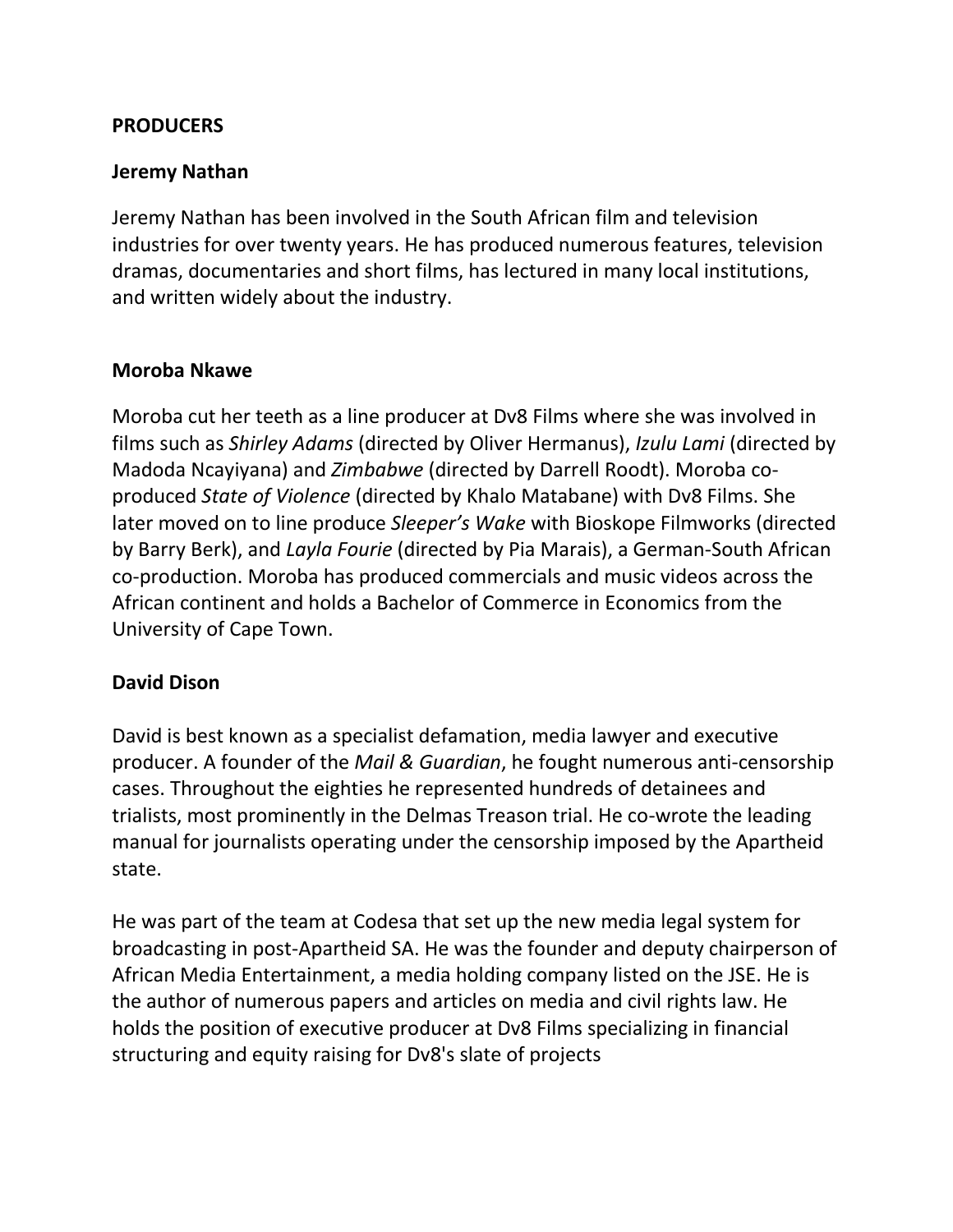Dv8's focus is on commercial, challenging stories that are innovative, unique and suitable to be financed and produced in South Africa.

Dv8 Films produces filmed content across the entire spectrum, including feature films, television series and feature documentaries. It produces for the cinema and television, mobile and Internet distribution platforms. Some of the recent work produced by Dv8 Films includes:

# **Feature Films:**

- *Layla* by Pia Marais, co-production with Pandora Film (Germany), IDTV (Holland), Cinema DeFacto (France), (2013 – post-production)
- *How To Steal 2 Million* by Charlie Vundla (Durban, 2011)
- *The Italian Consul* by Antonio Falduto (Taormina, 2011)
- *State of Violence* by Khalo Matabane (Durban, Toronto, Pusan, Carthage, Dubai 2010, Berlin, Milan 11)
- *Shirley Adams (Locarno*, *Toronto, Durban, Best 1st Film, Best SA Film, Best Actress 09, Dubai, Best Actress, Editing 09)* by Oliver Hermanus
- *Izulu Lami/My Secret Sky (Dubai, 08, Tarifa, Zanzibar, Durban 09)* by Madoda Ncayiyana
- *Zimbabwe (Rotterdam 08)* by Darrell James Roodt
- *Bunny Chow (Toronto, AFI LA, Rotterdam Tigers 07)* by John Barker
- *The Flyer (Locarno 06)* by Revel Fox
- *Max and Mona (Toronto 05, Fespaco 06)* by Teddy Mattera
- *Forgiveness (Locarno Main, 05)* by Ian Gabriel

# **Past Projects by Dv8 partners include:**

- *Boesman and Lena (New York, 2000)* by John Berry (France)
- *Promised Land (Rotterdam, Tokyo 04)* by Jason Xenopoulos
- *The Quarry (Montreal, 1998)* by Marion Hansel (Belgium)
- *Jump the Gun (Berlin, 1997)* by Les Blair (UK)
- *Shot Down (Mannheim, 1988)* by Andrew Worsdale

# **Short films include**: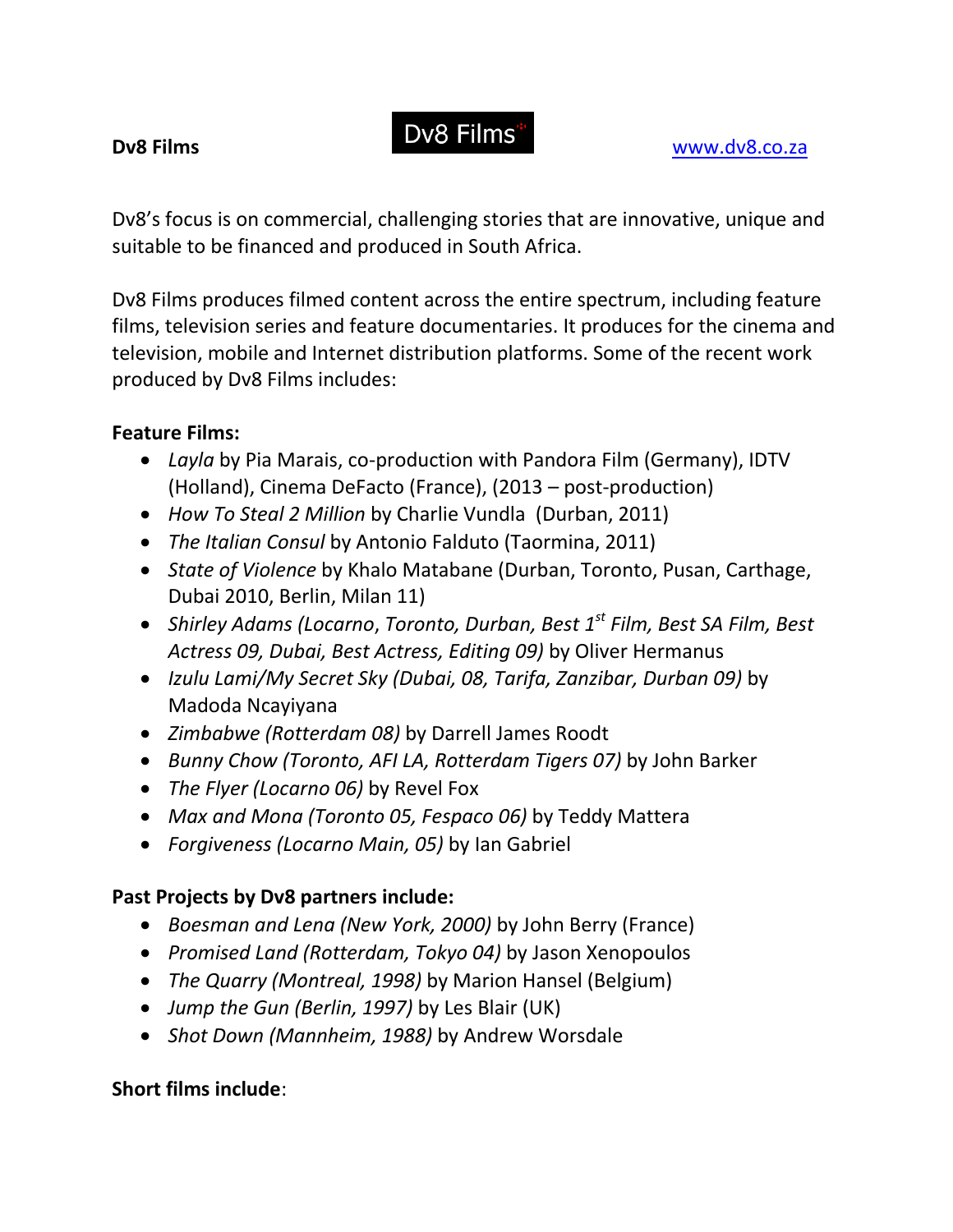- *Portrait of a Young Man Drowning (Venice Best Short Film Silver Lion, 1999)*  by Teboho Mahlatsi
- *Husk (Cannes Main Competition, 1999)* by Jeremy Handler
- *So Be It* (*Venice Best Short Film Silver Lion*, 1997) by Joseph Gai Ramaka
- *The Foreigner* by Zola Maseko
- *New Voices, New Visions* (6 x 26 min documentaries for Discovery Europe).

## **Television**

 *MshikaShika*, 10 x 48 min TV drama series, various writers and directors, Mzansi / DSTV, (2012)



## **Production House: Urban Brew Studios Profile**

Urban Brew Studios' genesis was written in 1985. We began to tell a new story then; we have lived and renewed that story along the way. Our story is open ended, with temporary destinations, of unending learning, where we always arrive and depart. Today a Kagiso Media Limited company, our story in 2012 continues to unfold and to be told, refracted in the faces of the people we employ, in the recognition of the communities we serve, and, ultimately, in the quality of the content we produce.

It is Urban Brew Studios' mission to invest and reap good returns for our efforts; to respect ability, competence and talent; to express and celebrate, to expose and nurture, to shift and change; to push the limits of our possibilities; to be energised by our resourcefulness; to engage in growth, transformation and development while valuing interdependence and reciprocity.

While firmly believing that "the welfare of each of us is the welfare of all" Urban Brew Studios aims to promote the principle of "active citizenry" through its transformation and training initiatives. These set out to establish mutually cooperative relationships in which the interchange of skills and business opportunities is beneficial to all parties. In this way we can strive to be accommodative and accommodated; to feel trustful and trusted; to understand and to be understood. The approach is one of "reciprocal altruism", where the balance of the selfish and the selfless is achieved, acknowledged, and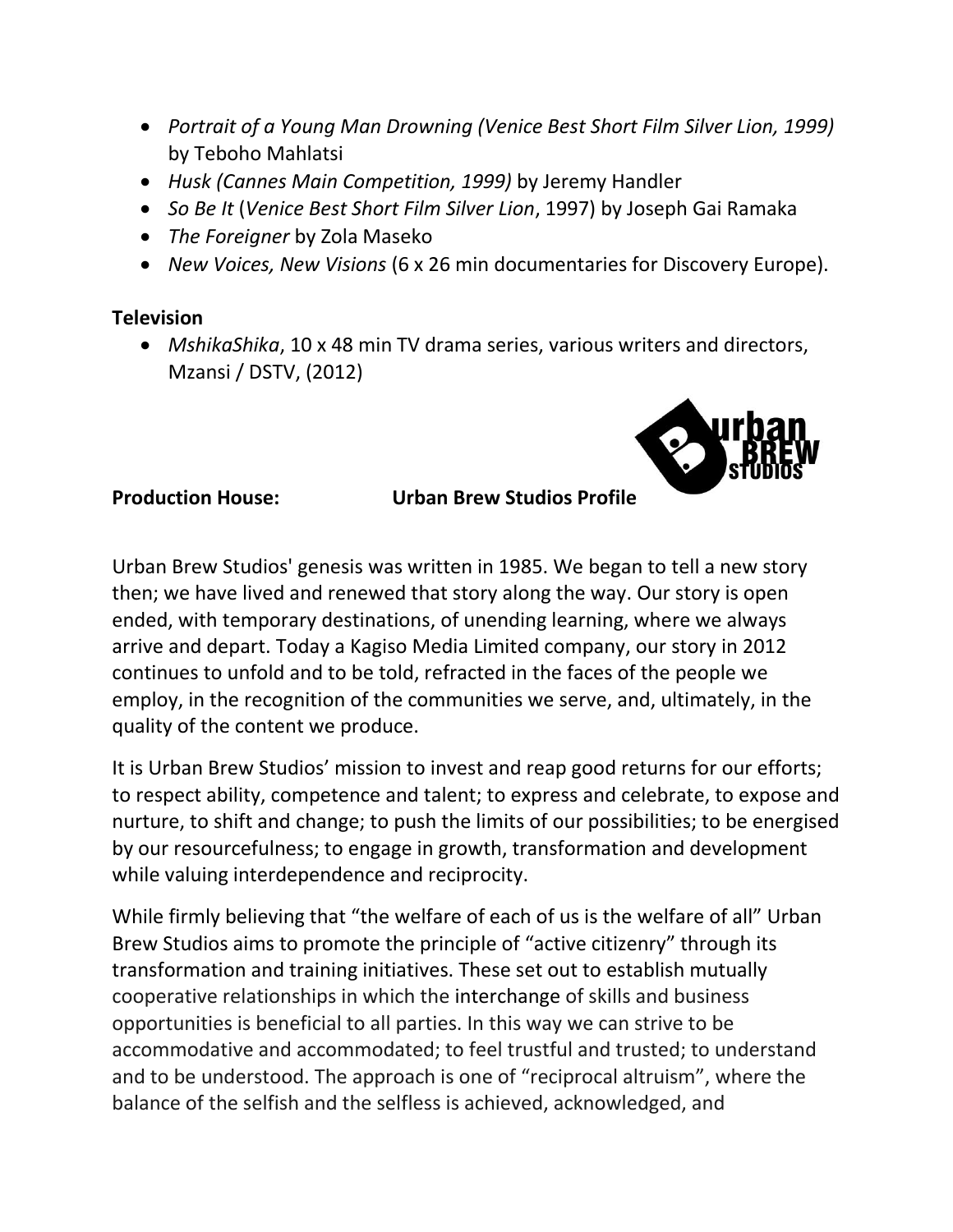appreciated. We share our work, our resources and our successes; we learn together, we feel healthy, we feel needed.

Urban Brew Studios furthermore aspires to work to create plenty; our work brings us closer to our dreams, and we work towards goals with patience invested in effort. It is our promise to deliver through service, to build positive teams and a family spirit, to be adventurous and open-minded, to be passionate and determined, and, not least of all, to be humble and loyal.

After servicing the South African independent television production sector for 27 years, Urban Brew Studios has learnt to recognise the value of, and to cherish, shared successes; we have resolutely set out to change our lives with the profound knowledge that our story has been, inescapably, shaped by the stories of others. We understand where we have come from, we are confident of who we are and we are excited about where we are going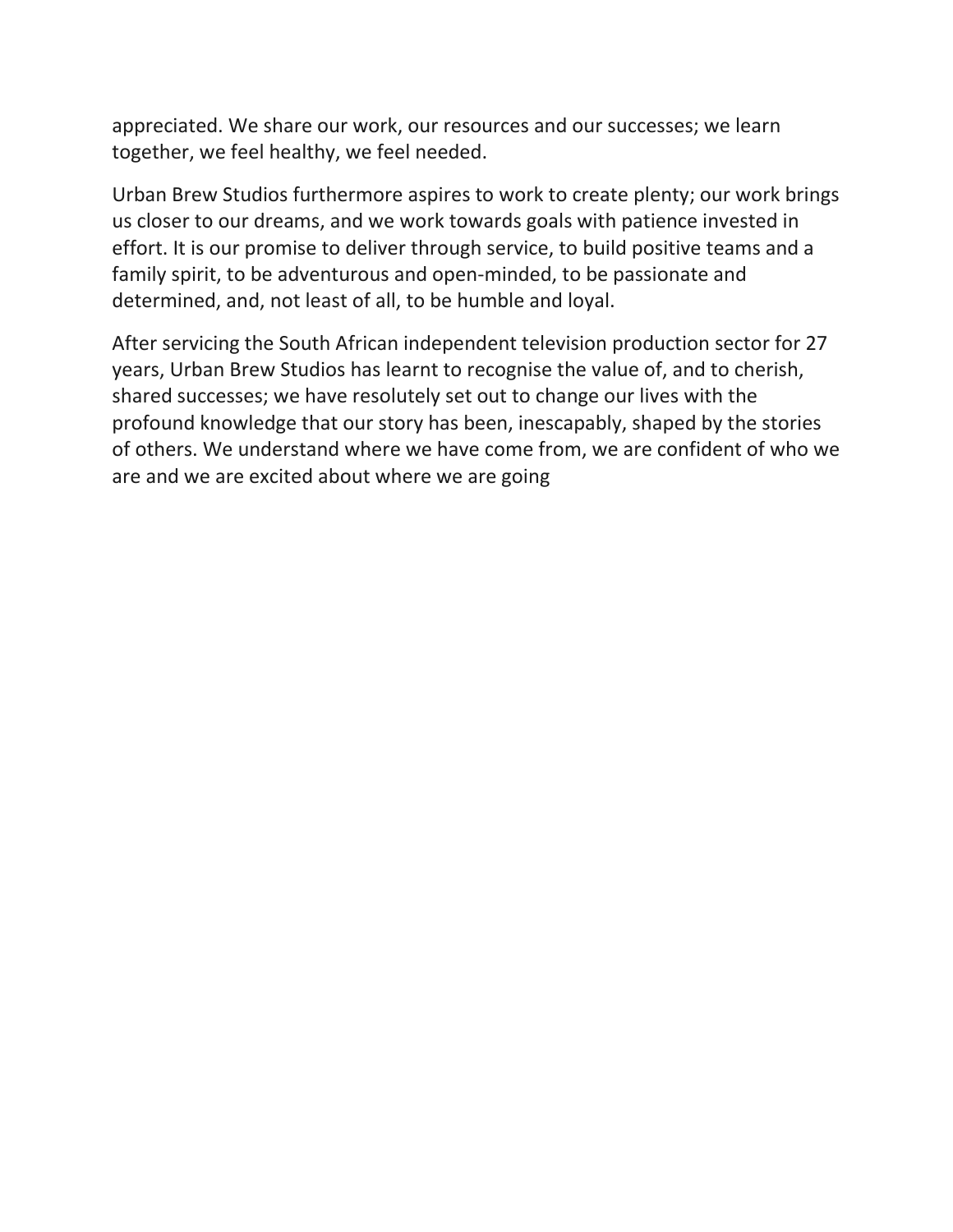# **Credits**

## - FRONT CREDITS -

## **ROOM 9**

| <b>CARD #1</b> | Dv8 Films<br>& Urban Brew Studios<br>present                         |
|----------------|----------------------------------------------------------------------|
| <b>CARD #2</b> | a Home Pictures Production                                           |
| <b>CARD #3</b> | in association with the<br>Department of Trade and Industry<br>(DTI) |
| <b>CARD #4</b> | <b>ZETHU DLOMO</b><br><b>DAVID BUTLER</b>                            |
| <b>CARD #5</b> | <b>ANTHONY OSEYEMI</b><br><b>ANGELA LUDEK</b>                        |
| <b>CARD #6</b> | <b>ELNÉ PRETORIUS</b><br>YONDA THOMAS                                |
| <b>CARD #7</b> | lead casting<br><b>MOONYEENN LEE</b>                                 |
| <b>CARD #8</b> | production designer<br><b>WALDEMAR COETSEE</b>                       |
| <b>CARD #9</b> | costume designer<br><b>ANDREW PHIRI</b>                              |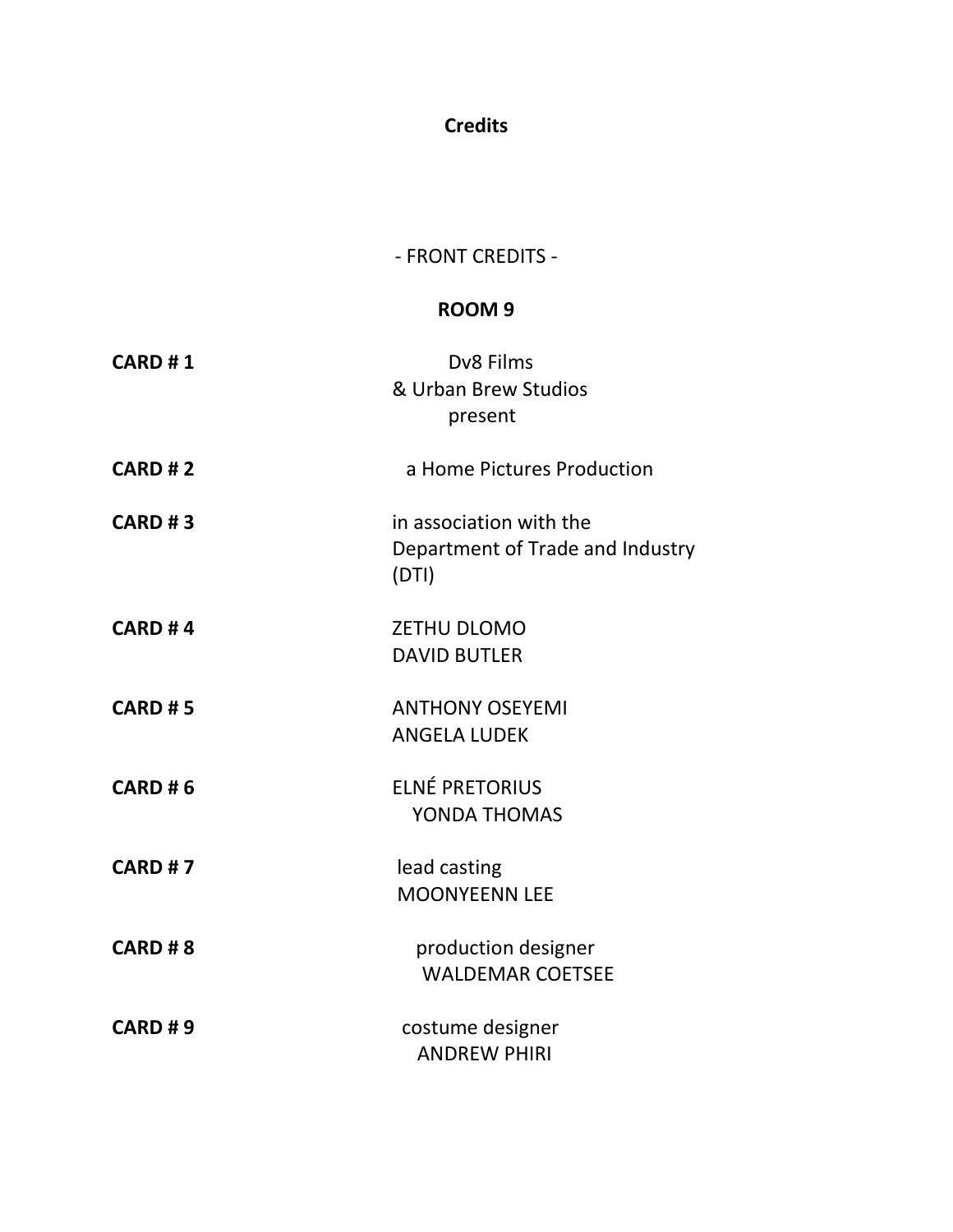| <b>CARD #10</b> | location sound<br><b>GITA CERVEIRA</b>                                              |
|-----------------|-------------------------------------------------------------------------------------|
| <b>CARD #11</b> | music by<br><b>FABIAN SING</b>                                                      |
| <b>CARD #12</b> | edited by<br><b>JACK ESTERHUIZEN</b>                                                |
| <b>CARD #13</b> | director of photography<br>NICOLAAS HOFMEYR                                         |
| <b>CARD #14</b> | head writer<br><b>ATHOS KYRIAKIDES</b>                                              |
| <b>CARD #15</b> | created by<br><b>DARRELL ROODT</b><br><b>IVAN MILBORROW</b><br><b>MICHAEL SWAN</b>  |
| <b>CARD #16</b> | line producer<br><b>GAIL OVERTON</b>                                                |
| <b>CARD #17</b> | executive producers<br><b>DAVID DISON</b><br><b>SAKKIE FERREIRA</b>                 |
| <b>CARD #18</b> | produced by<br><b>JEREMY NATHAN</b><br><b>DANIE FERREIRA</b><br><b>MOROBA NKAWE</b> |
| <b>CARD #19</b> | written and directed by<br><b>DARRELL ROODT</b>                                     |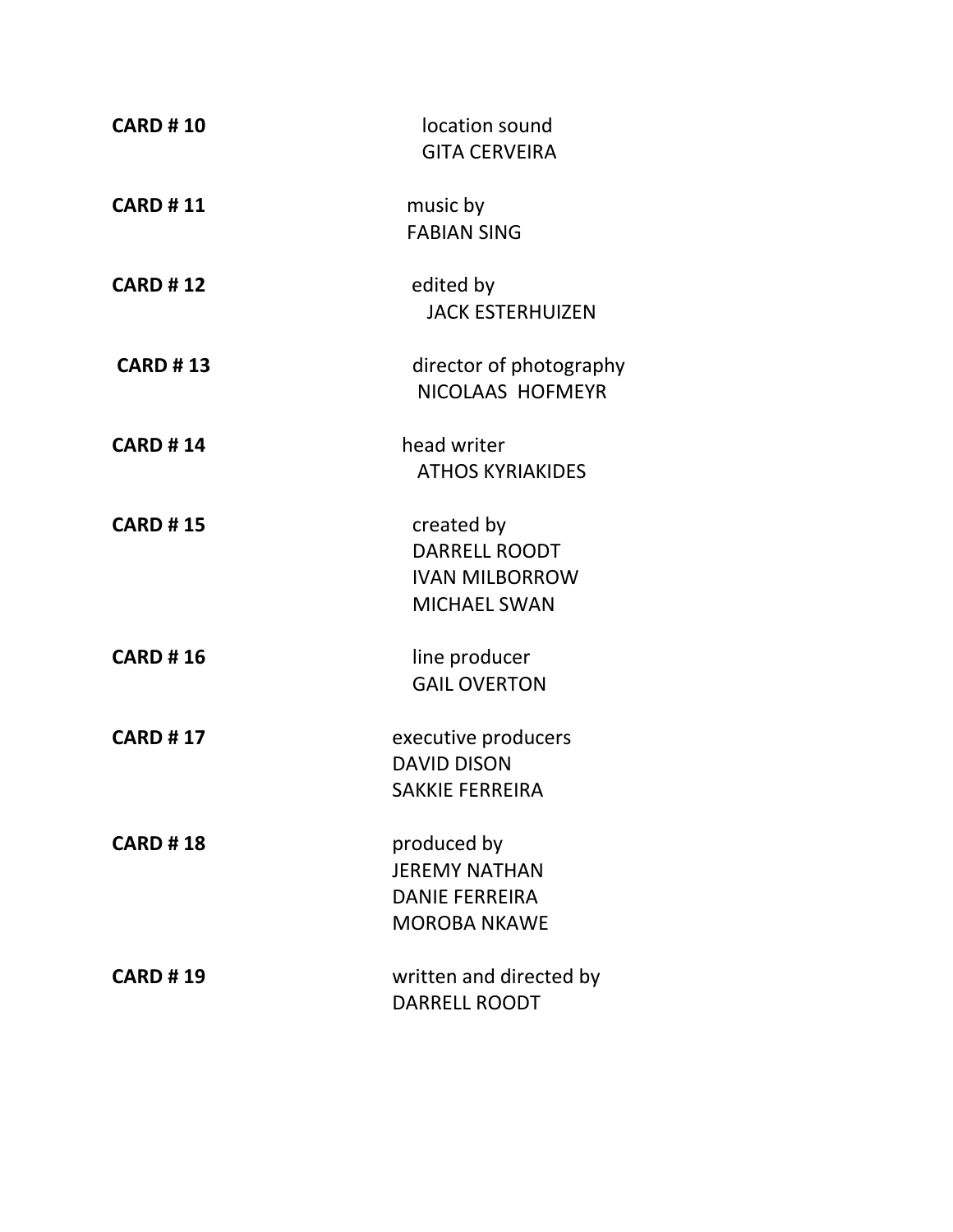#### **ROOM 9**

#### **\*\*END CREDITS \*\***

#### **[www.room9.co.za](http://www.room9.co.za/)**

|                               | Alice Kunene ZETHU DLOMO |
|-------------------------------|--------------------------|
| Gabriel Harkness DAVID BUTLER |                          |

Solomon Oseyemi ANTHONY OSEYEMI Ruby Prins ANGELA LUDEK

Katherine Harkness ELNÉ PRETORIUS Monde Kunene YONDA THOMAS

| Spoeks STEPHEN MOFOKENG          |
|----------------------------------|
| Dr. Dladla SIPHIWE NKOSI         |
| Sergeant GIFT LEOTLELA           |
| Sharon Harkness SARAHANN DOHERTY |
|                                  |

Line Producer GAIL OVERTON Production Accountant BUYISILE KUBHEKA

|                                                  | 1 <sup>st</sup> Assistant Director MAQUBOOL. M. MAHOMED |
|--------------------------------------------------|---------------------------------------------------------|
| 2 <sup>nd</sup> Assistant Director CANDICE SMITH |                                                         |
| 3rd Assistant Director BEN MNGOMEZULU            |                                                         |

Script Supervisor SASKIA DERKSEN

Production Coordinators NEO BALOYI GEOFF KUKARD Assistant Accountant BUTHOLEZWE NKALA

Production Designer WALDEMAR COETSEE Props Master LIZA BERNARD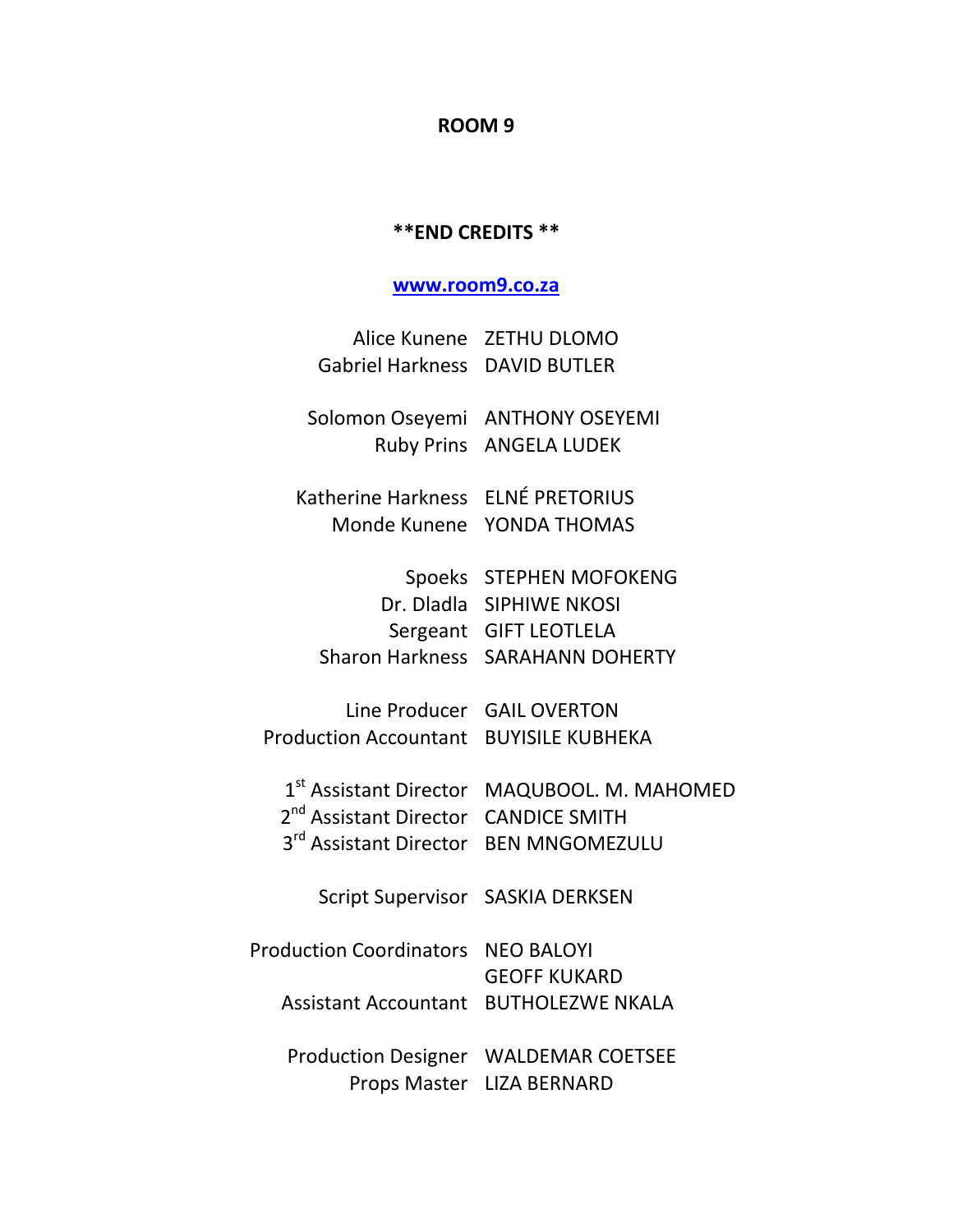| Prep Set Dresser                                 | <b>CHRISTIAN JOUBERT</b>                                                                                        |
|--------------------------------------------------|-----------------------------------------------------------------------------------------------------------------|
| Stand-By Set & Props RITA NEETHLING              | Set Dresser WITTNESS MASHIRI                                                                                    |
| Set Dressers Assistant                           | JOHANNES. JD. NORTJE                                                                                            |
| Set Dressers Assistant                           | <b>HERCULES MALAN</b>                                                                                           |
| Make-up Artist JULENE PATON<br>Make-up Assistant | <b>JANINE LIGHTFOOT</b>                                                                                         |
| Costume Designer                                 | <b>ANDREW PHIRI</b>                                                                                             |
| Wardrobe Stand-By                                | <b>FIKILE NYEMBE</b>                                                                                            |
| EPK & Second Camera                              | Focus Puller DRIKUS VAN DER MERWE<br>Camera Assistant HENDRICK TSWANE MOGANO<br><b>DALE WOLF</b>                |
| <b>Location Sound Mixer</b>                      | <b>GITA CERVEIRA</b>                                                                                            |
| <b>Boom Swinger</b>                              | <b>DOCTOR NTLAMA</b>                                                                                            |
| Gaffer<br><b>Genny Operator</b>                  | <b>RUBEN "COOPER" MASONDO</b><br>Best Boy Lighting SIFISO MPONGOSE<br>Spark VUYO NTULI<br><b>JURGENS LEWIES</b> |
| <b>Assistant Grip</b>                            | Key Grip MESHACK MOLOPA<br><b>ANDREW MOLOPA</b><br>Jib Operator CHARL KAMFFER                                   |
| Locations & Unit Manager                         | NHLANHLA, A. SHONGWE                                                                                            |
| <b>Unit Assistant</b>                            | <b>MUZIKAYISE MHLONGO</b>                                                                                       |
| <b>Casting Coordinator</b>                       | <b>GEOFF KUKARD</b>                                                                                             |
| <b>Production Secretary</b>                      | <b>SANDISWA MTATI</b>                                                                                           |
| <b>Production Assistant</b>                      | <b>PIKA MLANGENI</b>                                                                                            |
| <b>Production Driver</b>                         | <b>IKE MOTSOARI</b>                                                                                             |
| <b>Continuity Trainee</b>                        | LUNGILE GUMEDE                                                                                                  |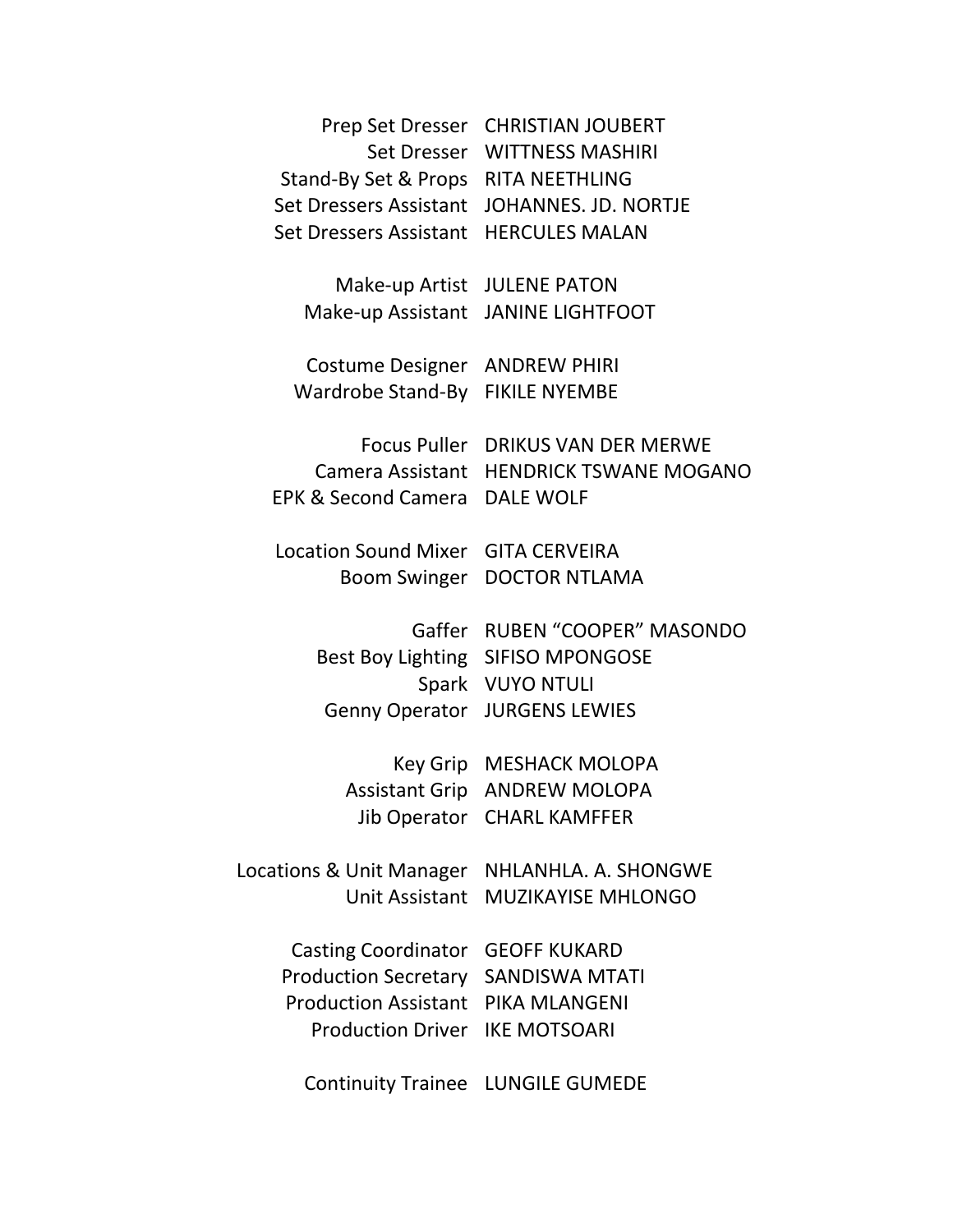| Featured Extras & Extras Supplied By DJ's Casting                                  | <b>Shoot Casting</b>                                                                                       |
|------------------------------------------------------------------------------------|------------------------------------------------------------------------------------------------------------|
|                                                                                    | Editor JACK ESTERHUIZEN<br><b>Assistant Editors MARKUS VAN SCHALKWYK</b><br><b>SECHABA WINSTON MOHLALE</b> |
| Music Composer FABIAN SING                                                         |                                                                                                            |
| Interface Animation BEN RAUSCH                                                     |                                                                                                            |
| Website & Social Media Design WAVEPHASE                                            | <b>STEPHEN MINTO</b><br><b>JACQUI MACKWAY WILSON</b>                                                       |
| Final Grade / Online Editor HANS VISSER<br>Final Mix / Sound Editor THEUNS DU TOIT |                                                                                                            |
| For Urban Brew Studios:<br>Marketing Executive LIZELLE SMIT                        | Production TREVOR STONEBANK<br>Chief Financial Officer MMABOSHADI CHAUKE<br>Accountant BONITA KOFF         |
| Legal Services DAVID DISON                                                         |                                                                                                            |
|                                                                                    | <b>Completion Guarantor ETANA FILM GUARANTEES</b><br><b>PAUL RALEIGH</b>                                   |
|                                                                                    | Film Producers Insurance CGM INSURANCE BROKERS<br><b>HANLIE CARSTENS</b>                                   |
| Title Sequence Director DARRELL ROODT                                              | Title Sequence Editor MARKUS VAN SCHALKWYK                                                                 |
|                                                                                    | Set Catering THE BIRTHDAY BOX                                                                              |